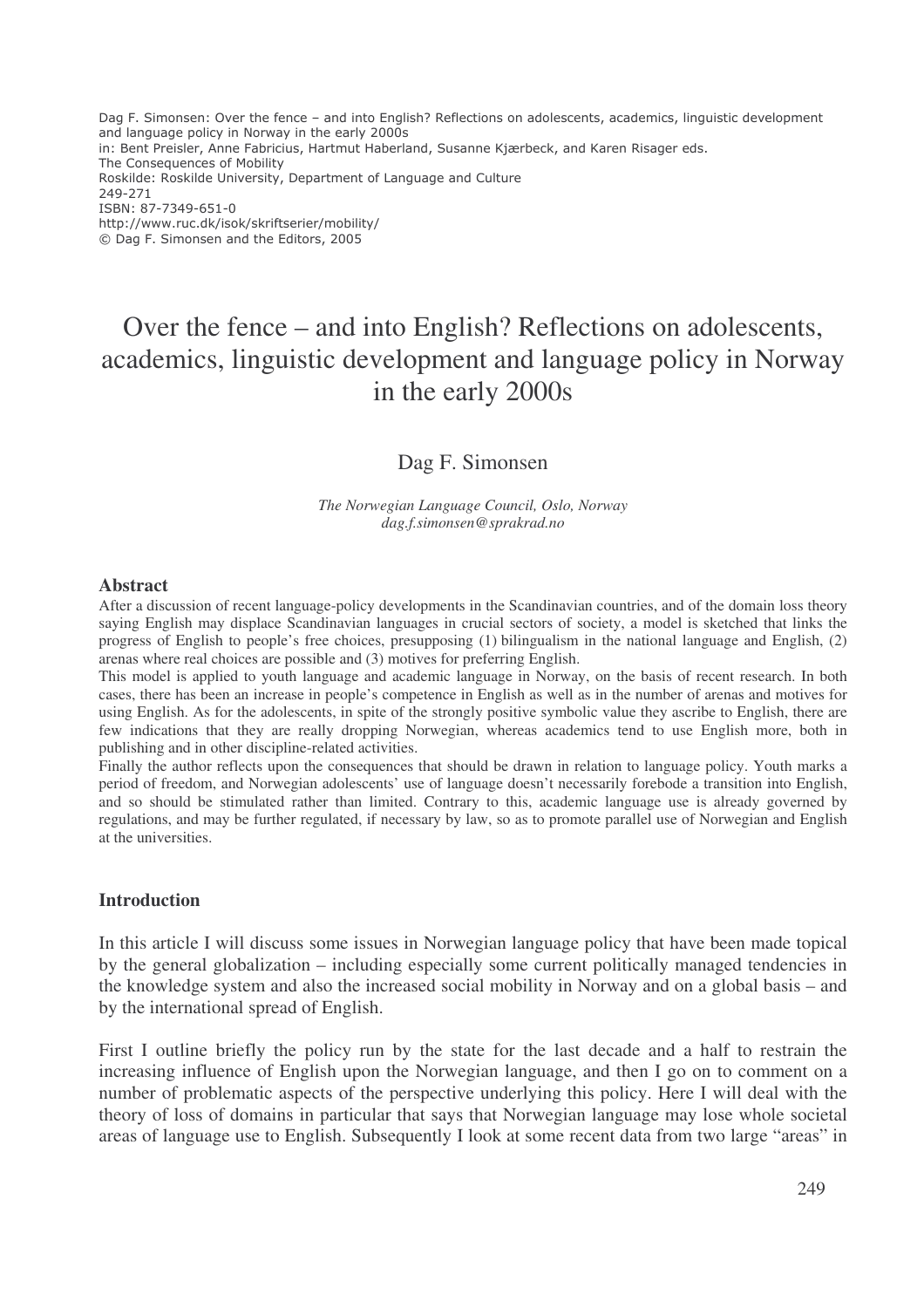society that are considered to be important in this context, namely (i) adolescents and their language use, and (ii) the academic communities of knowledge – equivalent to the social groups made up by the professionals of the university sector when grouped together to deal with subject-related issues in their own field. Finally, after a discussion of what conclusions one may draw from this, I also assess what language policy challenges this poses to the authorities.

This article, then, does not deal with the traditional issues in Norwegian controversies on language policy, but rather with the development of new varieties of Norwegian linked to social mobility, with the increased use of English linked to globalization and also with what language policy measures the state should implement to meet with a radically new linguistic situation in Norway. So we should really keep in mind that a true *overall* assessment of this situation would have to include several other important factors as well – factors that cannot be discussed here – especially the relationship between written and spoken Norwegian and between the two written standards of Norwegian, named Bokmål and Nynorsk.

# **Recent state language policy in Norway and Scandinavia**

Traditionally, Norway used to be one of the linguistically most homogeneous states in Europe. At the same time, national and nationalistic trends, very often in some socially orientated version, have been an important political force and have also put their stamp on the policy of culture and language. This country has an old and strong tradition of language planning and also, as opposed to Denmark and Sweden, has language legislation, both on the use of Bokmål and Nynorsk and on the use of the Sámi language. But Norway also has got an open economy and was for several hundred years a recipient of external social, cultural and linguistic impulses. In accordance with this, foreign language education in schools has long been given priority (for some years now, this tends to mean English only), and so people, broadly speaking, have a high competence in English, even though there are very few English mother tongue speakers in Norway.

Like several other countries, Norway is today affected by the great migrations of the world and has received both migrant workers, refugees and asylum seekers, who have brought hundreds of new languages to the country. And yet, much less attention has been paid to this than to the spread of English in the media and other channels. At an early stage the spread of English gave rise to concern and to discussions, and led to specific language policy interventions from about 1990, but not to very much research. One can say the interventions originated from an experience of English as "getting closer" by becoming visible in Norway in new ways and new contexts. Recently, however, we have seen a substantial increase in research both on language use in immigrant related groups and on the relationship between Norwegian and English.

Today, the situation has changed in a somewhat surprising way. Around 1990, Norwegian language policy measures to limit the spread of English were criticized by the Danes for being puristic, whereas today, Danish authorities themselves are reconsidering their traditionally liberal language policy principles. Both in Denmark and in Sweden, official reports have recently proposed the establishment of a national language policy to strengthen the use of the national language in particular (*Sprog på spil*, *Mål i mun*, respectively). The Swedish report is the most far-reaching, as it includes proposals on legal regulations. In Norway, on the contrary, the authorities recently turned down a proposal from The Norwegian Language Council to establish a commission of the Swedish type. In addition, the Norwegian Parliament in 2002 abolished a regulation in the University Act which stated that in higher education, "the instruction should usually be given in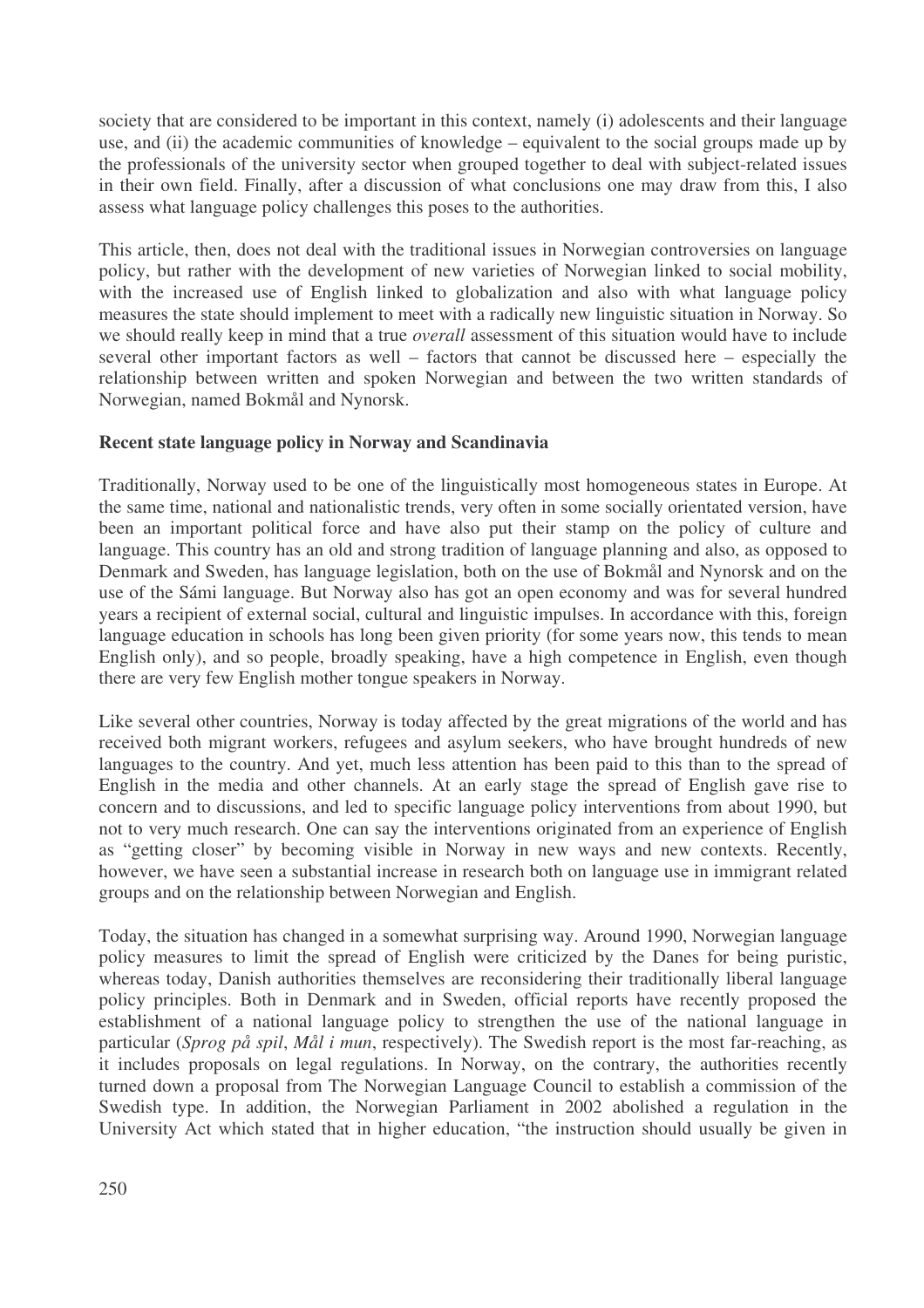Norwegian". This was due to concern that such a regulation might hamper what was considered to be an imperative globalization of the university and college sector.

Thus, the climate for new legislative regulations of the language use field in Norway does not seem very favourable right now. Certainly, there is an ongoing process to transform The Norwegian Language Council, the official advisory body on linguistic issues for more than thirty years, into a new kind of institution, the contours of which are only slowly emerging, and this change may lead to a new Act of Parliament. And since the conversion of the Language Council marks the end of a one-hundred-year-old state language policy which has been controversial and also criticized for its results, a new Act may well become less ambitious than the former Language Council Act. Now, all the aspects of this cannot possibly be assessed seriously without paying regard to the various language political tensions that may affect the result, but at any rate, the authorities now do have the opportunity to take stock and develop some new perspectives by viewing all the aspects of language policy and globalization in a broader context. 1

The language policy measures carried out in Norway about 1990 were mainly designed to influence people's attitudes. Advertisements, newspaper, radio and television campaigns, and written materials on language-policy issues distributed to the schools, targeted the population in general and warned against what was called "unnecessary" and "harmful" use of English. These measures were implemented by The Norwegian Language Council and had in many ways been conceived in a language policy tradition stemming from the era of nation-building. The borrowing of English linguistic matter was naively seen as a hazard to the existence of the Norwegian language and the actions also tried to fan a kind of traditional cultural struggle in favour of the language. In a way, this was both puristic and moralistic.

Today it is evident that any new language policy measures should be built more systematically on research, which means that there is a need for a better platform of knowledge than what has been available. The language policy measures just mentioned had a weak scientific basis, and there is little evidence that they have affected the causes of the spread of English in the way they were intended to. On the contrary, one can say that English is more often to be seen and heard in Norway today than it was ten or fifteen years ago. At the same time, a conception of English as "getting closer" is really rather vague. What is this metaphor meant to imply, and how could we possibly measure the progression in such a process? To these questions, we have no splendid answers, and so the whole foundation for concern on behalf of Norwegian also remains vague. Actually, the national language seems to prevail as usual in most areas.

## **Domains and loss of domains**

A theory of "loss of domains" has been discussed in Scandinavia during the last fifteen years and can be regarded as the most important bid up to now. Essentially, this perspective was introduced in the late 1980s though initially without making use of the term "domain" (Teleman 1989). Whereas especially Norwegians had been preoccupied with what appeared to be an increasing amount of English loanwords, the theory of loss of domains led to more focussing on another perspective: the possibility that the national language may fall out of use in important societal sectors, thus giving way to English. In Denmark and Sweden, too, this was considered a more serious reason for

<sup>&</sup>lt;sup>1</sup> In the autumn of 2004, a group was appointed and given the task of writing a strategic paper for the new language institution of Norway. This paper is supposed to be presented in the autumn of 2005, and so it seems that the wish of The Norwegian Language Council for a linguistic commission in a way will come true after all.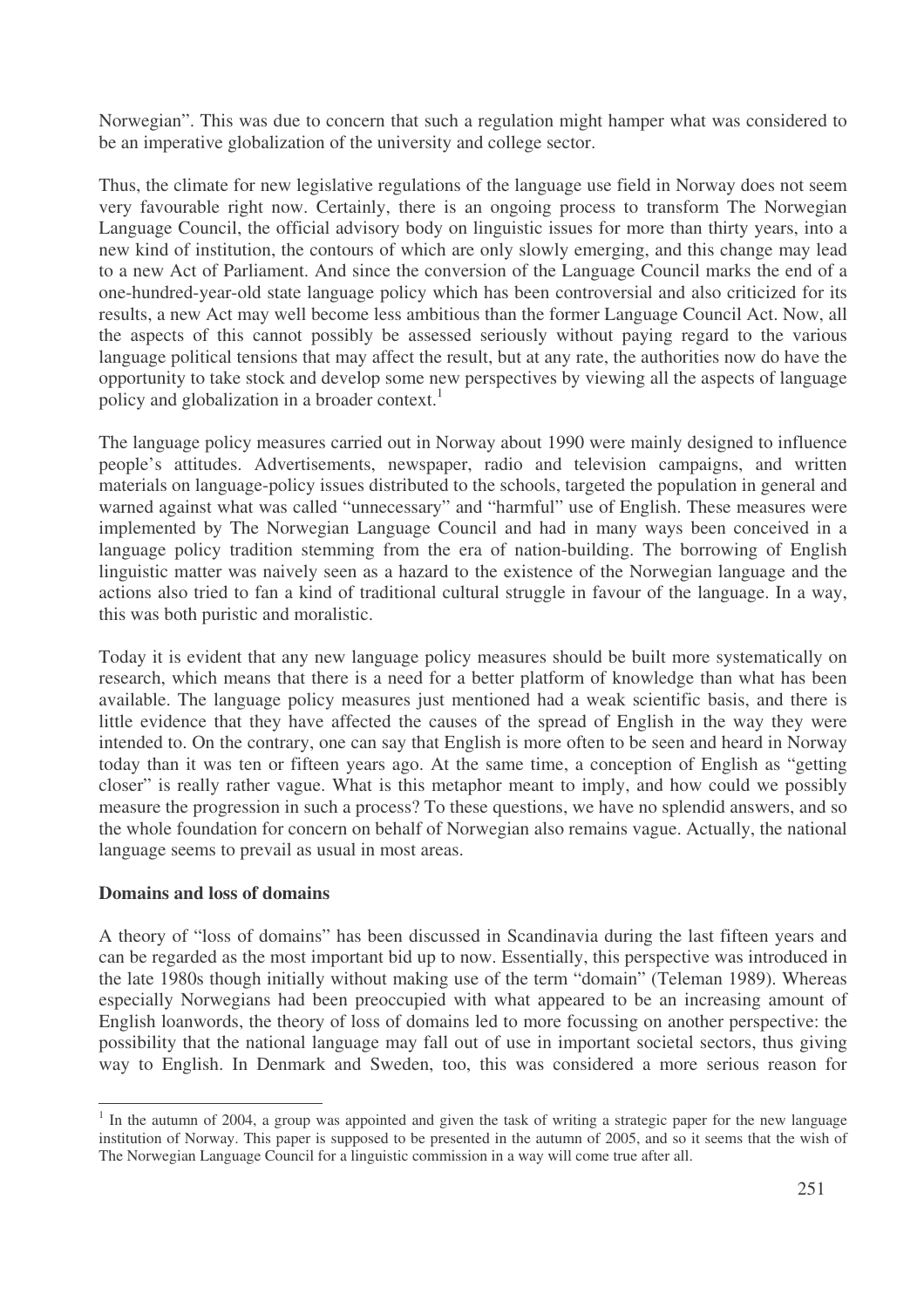concern than the importation of English linguistic elements, and so it attracted interest in all of Scandinavia.<sup>2</sup> One can assume that the theory of loss of domains has played an important part in the above mentioned language policy re-orientation in Denmark and Sweden.

Now, a closer examination reveals that even the theory of loss of domains is a problematic one. Below, I shall deal rather briefly with this, to show why this perspective in my opinion should be nuanced and supplemented with other scientific and methodological approaches.

The current use of the notion of "domain" stems from Joshua Fishman (1972). Fishman's contributions belong to the sociolinguistic tradition of the sociology of language, which gives priority to descriptions and analyses of social conditions by means of linguistic data and to the interpretation of linguistic variation as expressions of social phenomena. His theory of domains should be regarded as an early attempt to combine three aspects which seem to be important in relation to language choice, i.e. *interlocutors*, *topic* and *locale*. In Fishman's view, these three elements work together to give the speakers a feeling that a specific language will be *appropriate* in a given situation, making them choose exactly that language.

It is easy to see that these three elements pointed out by Fishman correspond to factors that attract the attention of many sociolinguists. This is not least true of "interlocutor(s)" and "locale". If we include network models, too, the "topic" aspect falls into place as well, since such models assume exactly that the social world of language users, including their subject matters, influence their language use. The domain model also touches on accommodation theories, which stress the importance of interlocutors in relation to linguistic adaptation, and Fishman's notion of "interlocutor" also includes what he calls "role-relations". Furthermore, the domain notion presupposes the perspectives of both intra-individual and inter-individual variation and maybe even the existence of registers as a part of speakers' linguistic competence. At the same time, it presupposes a theory of context dependent variation, even though "locale" cannot be said to correspond completely to "situation", by actually postulating the co-variation of three factors – saying that people and places and "social topics" occur together in fixed combinations.

So Fishman's notion of "domain" is a formalized model which appears to both presuppose and integrate or contain a number of other perspectives on spoken language. This model is advanced and interesting. How well rooted it is in empirical evidence I wouldn't dare to say, but sociologists of language adhere to it as a perspective on oral language use. What about the political notion of "domain loss", then? In an article<sup>3</sup>, I have tried to show that Fishman's notion of domain has very little in common with the domain loss notion from Scandinavian debates on language policy. The most problematic issue, which makes it rather difficult to link the two notions, is that Fishman's discussions relate to domains in a context of *spoken language* and *the language choices of multilingual minority language speakers from among different languages which they master in principle equally well*, whereas the debates on "loss of domains" in Scandinavia are about Scandinavian majority language users who seem to drop their mother tongue in favour of English even when, or especially when *writing*. I will return to this below.

<sup>&</sup>lt;sup>2</sup> The situation in relation to domain loss and language policy measures carried out in the Nordic countries was mapped for each country separately in 2001 due to an initiative from The Nordic Council of Ministers. Höglin (2002) gives an account of the results. Some of the mappings suffer from a too loose notion of "domain" and tend to be compilations of casual and incommensurable information stemming from rather heterogeneous sources.

 $3$  This article exists in two versions, respectively Simonsen (2001) and Simonsen (2002). The latter in Norwegian is an elaborate version of the former, which was presented at a European Language Year seminar.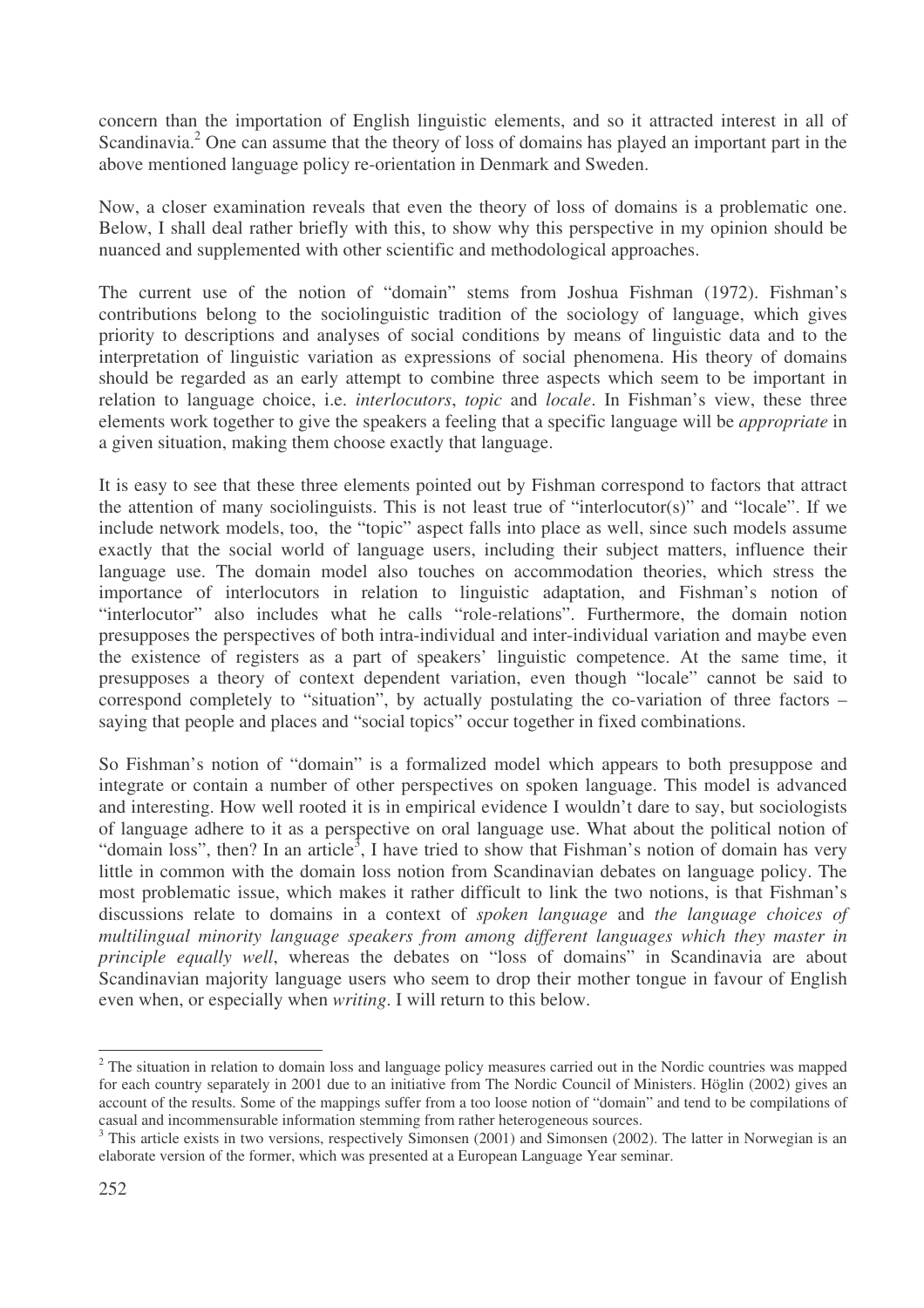Accordingly, this discussion includes both spoken and written language, indeed maybe first and foremost the latter, and therefore a much broader approach is needed than what is usual in classical sociolinguistic investigations of spoken language variation alone. In my opinion, the domain notion as developed by Fishman fails to cover this. On the other hand, it may function well exactly in relation to *spoken language*, but then in a somewhat looser version which specifies more approximately the relationship between the three aspects, just the way it is explained in introductions to sociolinguistics and in terminology surveys. 4

Some interesting attempts have been made to develop the notion of domain to make it fruitful in relation to written language too, in other words to bridge the gap between Fishman's notion and the language political use of "loss of domains". Ragnhild Ljosland (2003) bases a recent investigation of language use and language attitudes among Norwegian PhD candidates on a more advanced model, developed by Richard B. Baldauf jr. og Björn Jernudd. It includes a number of supplementing elements such as networks, societal expectations etc. in addition to Fishman's classical three to launch an "expanded" notion of domain. On the basis of this model, she studies the practice and the attitudes of the candidates systematically. In Scandinavian language policy, one should look forward to further discussions on these issues on the basis of new investigations both of Ljosland's kind and with the use of other methodological approaches.

What weighs against a domain notion that aims at covering both spoken and written language, is the completely different relationship that exists between the sender, the message and the recipient in the two settings and, consequently, between interlocutors, topic and locale. Where written language is used neither the "locale" nor the "recipient" can retain the same meaning as in the context of conversations, and texts dispatched by an author very often can become available to anyone, anywhere, which in turn is likely to influence choices you make as a "sender", etc. In addition, writing means contributing to a strongly institutionalized literacy community (school system, public administration, mass media including publishing houses, formal and stylistic demands based on genres and traditions, a technology that requires investments, etc.). A domain perspective designed to cover both this and spoken language may lock us up in analogies that are striking, but still provide us with limited insight.

This may prove especially important now that some of the institutional frames of written language are in a phase of change in connection with the development of data technology and the entry of hypertext, i.e. new Internet-based media. New written practices "marked" by oral language in that they are elusive and informal (home pages, e-mail, chat groups) seem to emerge, and a reorganization of the relationship between written and spoken language may be taking place as users alternate actively and quickly between media such as SMS messages and mobile telephone calls. If this relationship really is getting more dynamic than it used to be, then it becomes even more imperative to maintain a perspective that attends to both coherence and difference and here, an "extended" domain notion is not necessarily well suited.

# **A simplified perspective**

The discussion of domains is a methodological one, a debate that has been necessary and probably will remain so. In my opinion, Fishman's domain notion is interesting, but should be reserved for oral language use. Below I will base my discussion on a somewhat simplified perspective. Referring to the conception that English is "getting closer" in Norway, we can specify the content of this

<sup>4</sup> Cf. for example Richards, Platt and Weber (1987).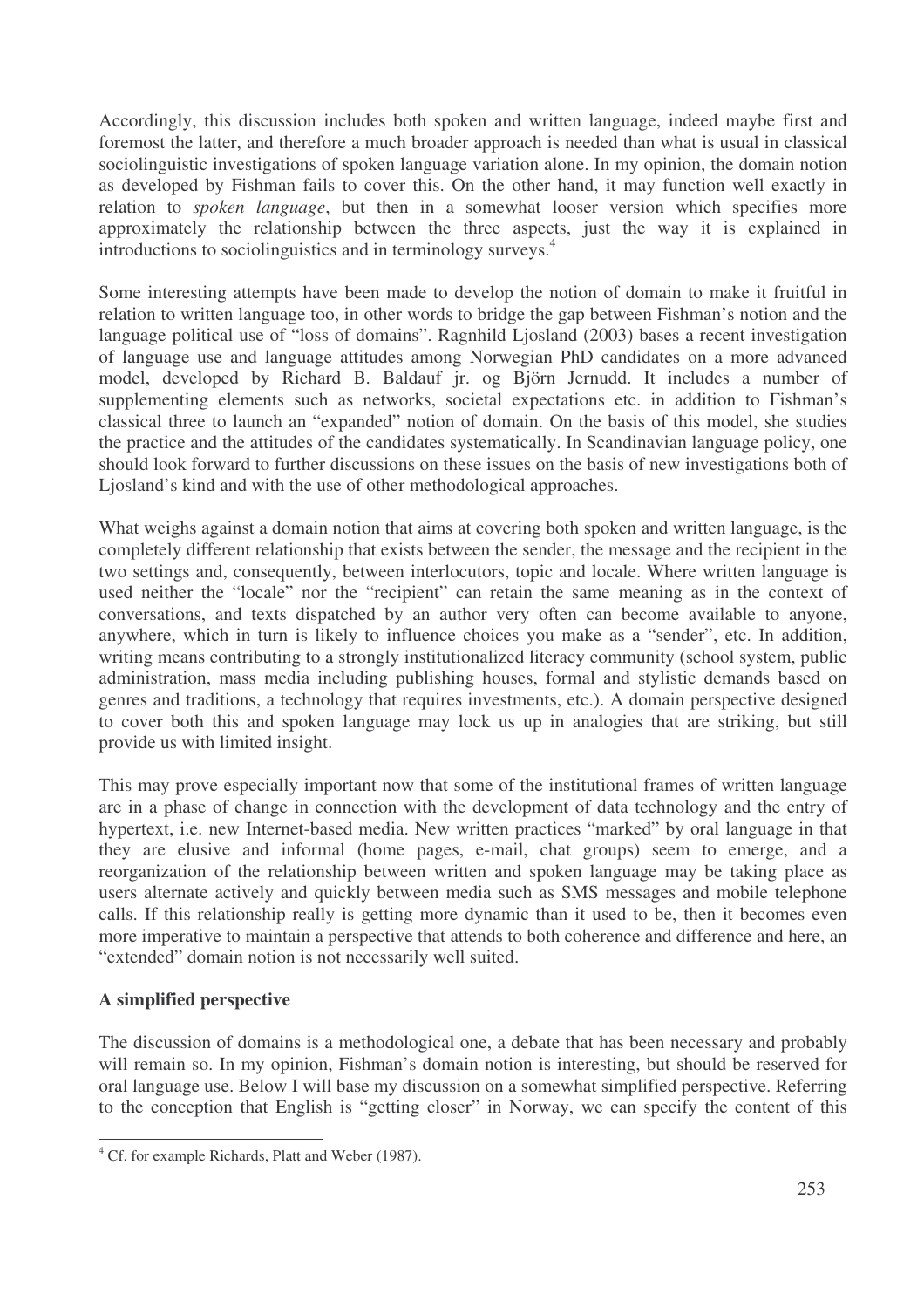metaphor by means of a thought that lies implicitly at the bottom of Fishman's theory: *that there are "mental linguistic borders" which speakers can cross by switching to another language, even when they could just as well have continued to express themselves in the "initial language".* Such borders cannot be shown on a map, but exist as options "within" the individual and can be realized in social encounters almost anywhere, geographically speaking, but still only under specific circumstances (depending upon interlocutor, topic and locale), according to Fishman. 5

Without following Fishman's reasoning to the end, we can see both internal and external conditions that need to be fulfilled if borders of this kind are to be established (and thereby be possible to cross, also). These conditions are partly individual-subjective and partly intersubjective-objective. To specify: To the extent that Norwegian-speaking Norwegians (i) become *bilingual* in English and Norwegian, (ii) attain *arenas* (more or less institutionalized "locales" or "meeting places")<sup>6</sup> which make both languages equally available, and (iii) get *motives* to choose English – to the same extent they will have approached the "linguistic option border" between Norwegian and English, both internally and externally. 7 In this perspective, then, we should say that Norwegian speakers "get closer" to English, rather than vice versa – but as I have argued (Simonsen 2002:8), we should also say at the same time that *English* conquers domains in Norway (and not that Norwegian loses domains). Now, whether there are domains of the Fishman kind or not and whether they include oral language solely or not, we can imagine how domains come into existence – that their beginning may be in bilingualism, arenas or motives.

Let us now have a look at the two sub-fields "adolescent use of English in Norway" and "the use of English in Norwegian academic communities of knowledge" while keeping those three conditions in mind. I would like to stress that these two sub-fields have *not* been selected on the assumption that they can be grouped and compared without reservation.<sup>8</sup> On the contrary, the groups involved – young Norwegians in general and university and academy employed scholars – are on the one hand heterogeneous, on the other hand they differ so much in age, societal position etc. that precisely a collated discussion of the two sub-fields in question may shed light on the total field of Norwegian and English language use in Norway and show how extensive and complex it indeed is. But they also share the position of being conceived as "gateways" for English language and are language planning sectors to which The Norwegian Language Council gives preference as well. Finally, the university system makes the involved groups touch because it attracts growing numbers of young adults as students.

<sup>&</sup>lt;sup>5</sup> In my understanding, then, one doesn't cross this kind of "linguistic option border" by switching to another language to make oneself understood. One does it only by *changing without any compelling reasons*.

 $6$  The term "arena for language use" was launched by me (Simonsen 2001:44) to substitute "domain" in contexts where whole societal sectors are seen as language use arenas. Thus, my use of this term stems from a critique of the language policy marked use of Fishman's term. However, I have used it figuratively as well to denote any "place" with a fairly permanent existence where language is used in contact between people.

<sup>7</sup> One must distinguish between the dropping of Norwegian and more occasional use of English, for example codeswitching and the use of loanwords, which is often more symbolic than communicative and occurs within settings that are linguistically Norwegian. This kind of English use can be observed in many social groups including adolescents and researchers.

<sup>8</sup> Whereas "adolescent" is an age category that includes *everybody* born within a specific period of time, "academic scholars" is a collective term based primarily on profession and after that on education, and so it also has social implications (class character). Consequently, there is a casual relationship between the two categories.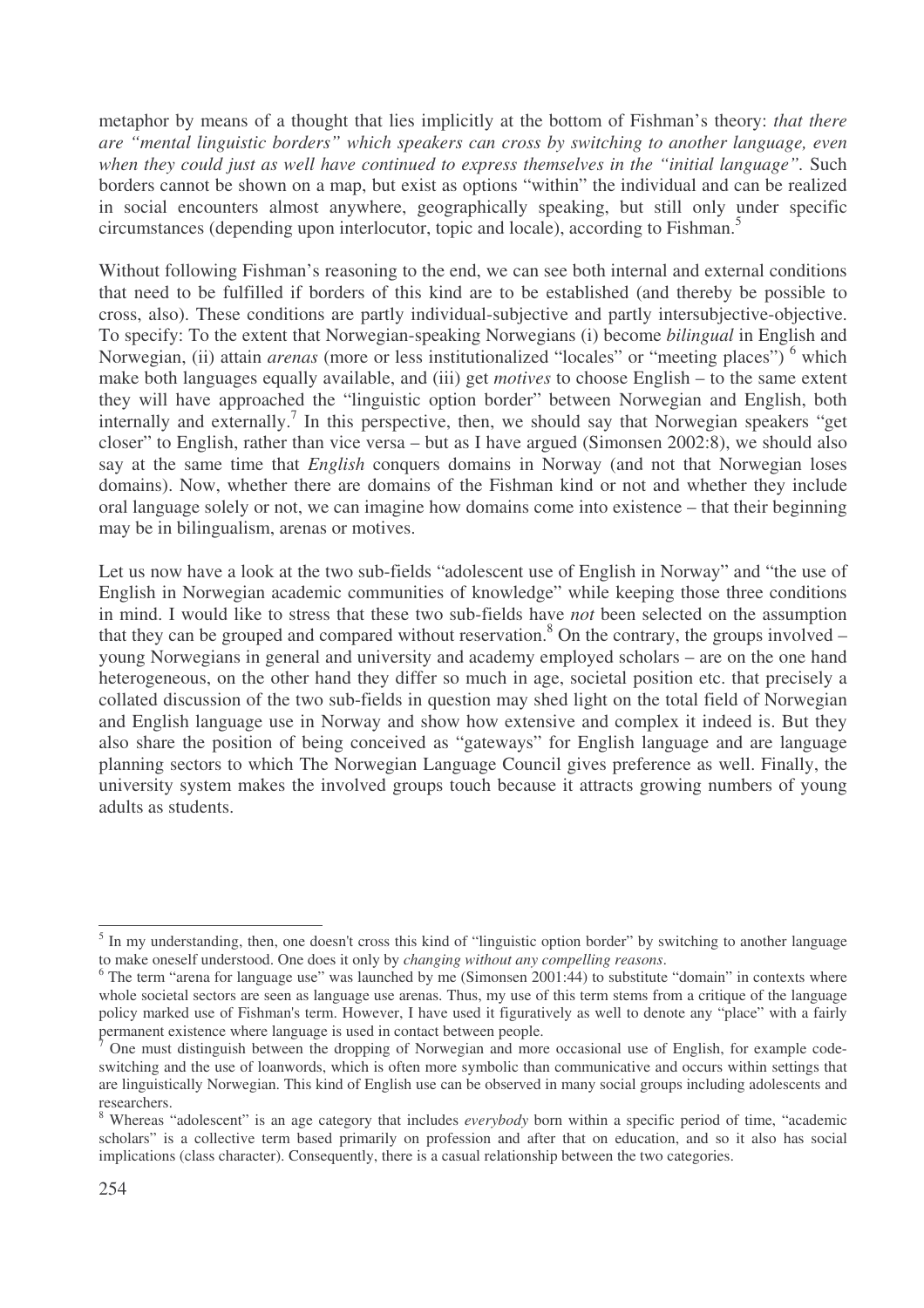# **Youth language, media and subcultures**

A general reason for taking an interest in youth language is the presumption that adolescents are language development pioneers, so that today's youth language may become tomorrow's general language. On this basis there are good reasons for studying more specifically young people's use of English for communicative and symbolic purposes as well as their attitudes to English and to their own mother tongue. As a matter of fact, we have lately seen a flourishing of this kind of research both in Norway and in the other Scandinavian countries, to a large degree inspired by work in Great Britain (Pedersen 2000:44ff). This research is frequently based on interactional sociolinguistics, where linguistic variation is studied in the context of social interaction (and thus also stresses individual and social motives), and it has produced some very interesting results.

Very often young people are exposed to competing language norms which may stem from their parents, their friends, the media etc. They may also have moved with their family from one dialect region to another and have to relate to this as well as to other social circumstances in their lives. Their social, and linguistic, development may also be influenced in a decisive manner by gender and social and cultural background. Thus, they are in a fundamental sense "diffuse" and innovation orientated. Youth language, however, is not at all a passive product of external influence solely. Adolescence is a period of identity-making, and this clearly also applies to the development and use of linguistic varieties, attitudes etc., as we shall soon see. In this context, naturally, both active and passive use of the media is an important field of study which calls for critical investigation.

We should, however, bear in mind that this is all about a particular phase of life, so we had better abstain from exaggerating the importance of the special traits of young people's language and their use of English, since their practice may change as they grow up and enter a new phase in life.

Now let us return to adolescent linguistic pioneering. The most remarkable general trend in today's spoken Norwegian is the emergence of new, regional dialects in major parts of the country. This makes up a general sociolinguistic background for analyses of language use, and here, we can assume that young people most likely pioneer by being the first to make use of the new, regional linguistic features. In addition, this linguistic regionalization is no doubt connected with domestic migrations and thus, on this basis, we may regard "new mobility" as a common denominator for what is taking place in Norway and the world, where crowds of migrants, in much larger numbers, make up a characteristic element. If this comparison is true the participation of young people in both dialect levelling and a "glocalized" youth culture (i.e. with both global and local orientation at the same time), which fluctuates linguistically between their mother tongue and English, a culture spread especially through the media, can materially be linked to new urbanization and migration – and ideologically perhaps to modernization and the introduction of common national and international frames of reference (as proposed by Mæhlum 2002).

These processes testify to considerable dynamics, and even though we definitely do not know whether we are heading towards stable new patterns of language use or not, the new regional spoken varieties do not seem to displace older varieties but rather to join them and supplement them (whether these varieties are local geographical dialects or spoken standards). Consequently, groups of young Norwegian speakers have the opportunity to switch between new regional varieties and traditional dialects and also use more specific "youth varieties" as we shall see.

Due to increased immigration, young Norwegian speakers now more frequently take part in linguistic interaction with adolescents with a different linguistic background. But not very many of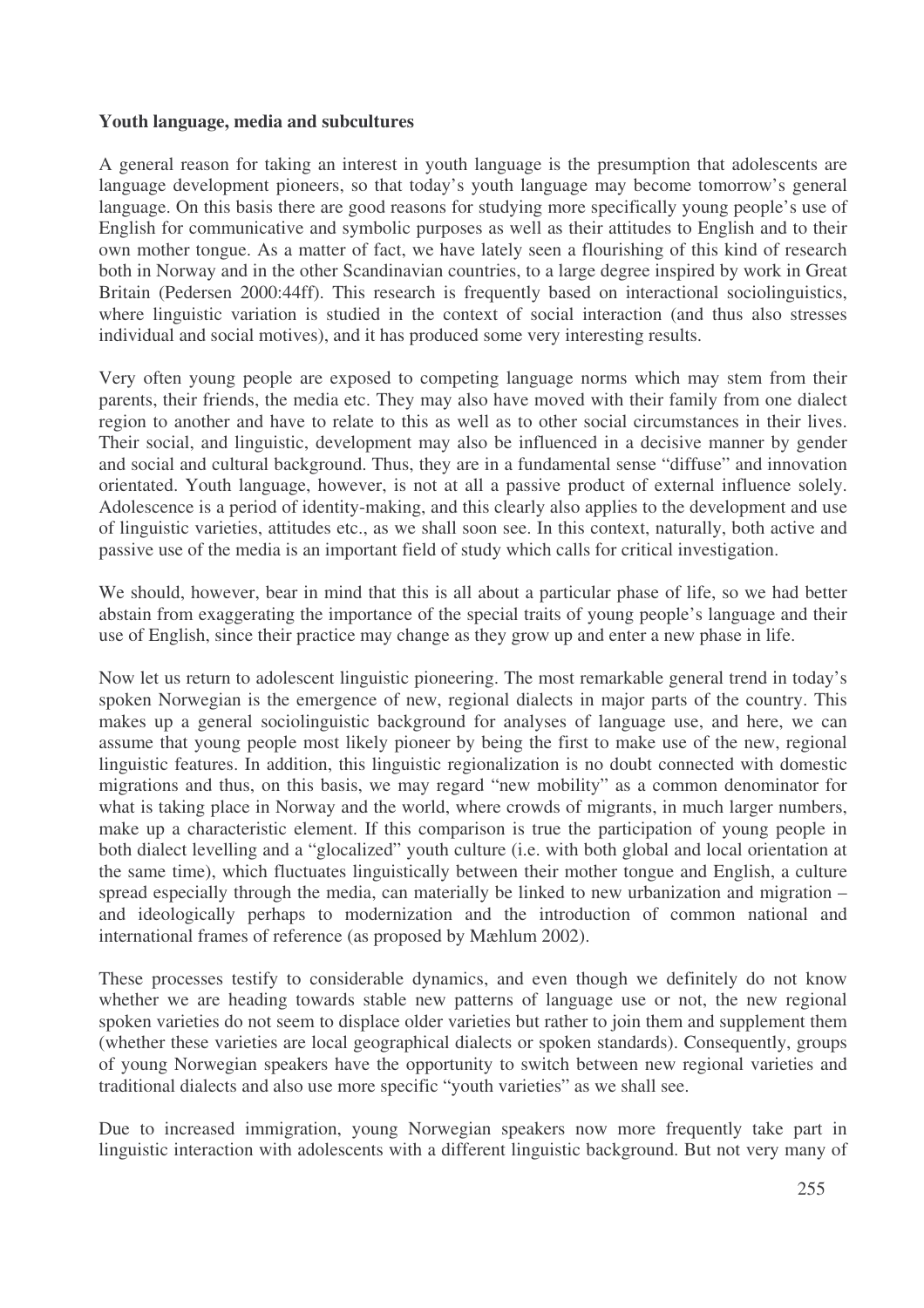the latter have English as their mother tongue, and so there are few indications that Norwegian adolescents very often find themselves in social contexts where choosing or even using another language is an option.<sup>9</sup> Thus, there is no language shift away from Norwegian, of course not. On the contrary, we can assume that there is a rather comprehensive transition *into* Norwegian, namely among adolescents with an immigrant background and with Punjabi, Urdu, Turkish, Spanish etc. as their home languages.

All in all, considerable groups with an immigrant background now live in Norwegian townships, such as in Oslo, where they put their stamp on certain parts of the town and are linguistically noticeable inside the classrooms as well. Of course, this is but a part of a larger Western European pattern. In Norway, the existence of new spoken "youth varieties" of the national language linguistically marked by immigrants seems to be less well documented than in Sweden and Denmark (cf. "Rinkebysvenska", "Copenhagen multi-ethnolect") , but in time, inquiries into youth language use in the towns of Norway will most likely produce the same results as in the two neighbouring countries, namely that ethnically and linguistically mixed groups develop such varieties, available even to young Norwegians without an immigrant background.<sup>10</sup>

Researchers regard the new varieties as results of identity-making processes where young people – to use a popular poststructuralist term – "negotiate" identity and relationships by examining and drawing up borderlines by means of speech acts and by code-switching, "crossing" (which means traversing the border to a language that, strictly speaking, doesn't "belong" to oneself, to attain special effects), developing new varieties etc. What is interesting in our context, then, is the opportunity provided to observe how new "mixed varieties" emerge or are being developed in real life and, thus, how linguistic changes take place. Closer examinations may even confirm that this is equivalent to observations of how new social forms emerge in and through language.

The domain notion is designed to fit the context of choice between different *languages*. If we transfer it to choices between *varieties*, it isn't always evident whether the new immigrant language marked youth varieties should be regarded as dialects or as registers solely (Pedersen 2000:52ff) but this doesn't have to be a decisive issue either.<sup>11</sup> In any case, it is exactly here – in a discussion on alternation between different variants of *spoken* language – that a domain perspective seems the most relevant and could possibly shed some light on the factors that determine the choice in a given situation. One may regard the development of new varieties as an expression of the emergence of both new social arenas and new motives.

In addition to dialect regionalization and new cross-ethnical linguistic contact, there is a third dynamic field where, in our context, it seems highly relevant to view the language and the language use of Norwegian adolescents in the light of the international linguistic development, and this third field is how young people use the *media*. It is well known that both boys and girls are eager

<sup>&</sup>lt;sup>9</sup> Actually, even code-switching to English may to be less frequent among adolescents than in other groups of Scandinavians. Harriet Sharp (2001:189ff) indicates this for Sweden, comparing a spoken youth language corpus with recordings from a number of business meetings in a Sweden-based shipping company.

<sup>&</sup>lt;sup>10</sup> The Nordic youth language research project "Språkkontakt og ungdomsspråk i Norden" (http://www.uib.no/uno/) was recently finished, and has produced several studies from the Nordic countries including a number by the Norwegian Inger Kristine Hasund (2002), who discusses varieties like "Kebab Norwegian", "Salsa Norwegian" etc. (which I conceive to be tentative terms). At present, there is some delay in Norwegian research in this field.

 $11$  A simplified definition of "dialect" may be that it is a variety of a language spoken by a specific group and different from other varieties of the same language spoken by other groups. Similarly, "style" may be said to be variations belonging to an individual's linguistic competence, variations that the individual applies for instance in specific situations. Cf. Richards, Platt and Weber (1987:80; 243; 277), headwords "dialect", "register" and "style".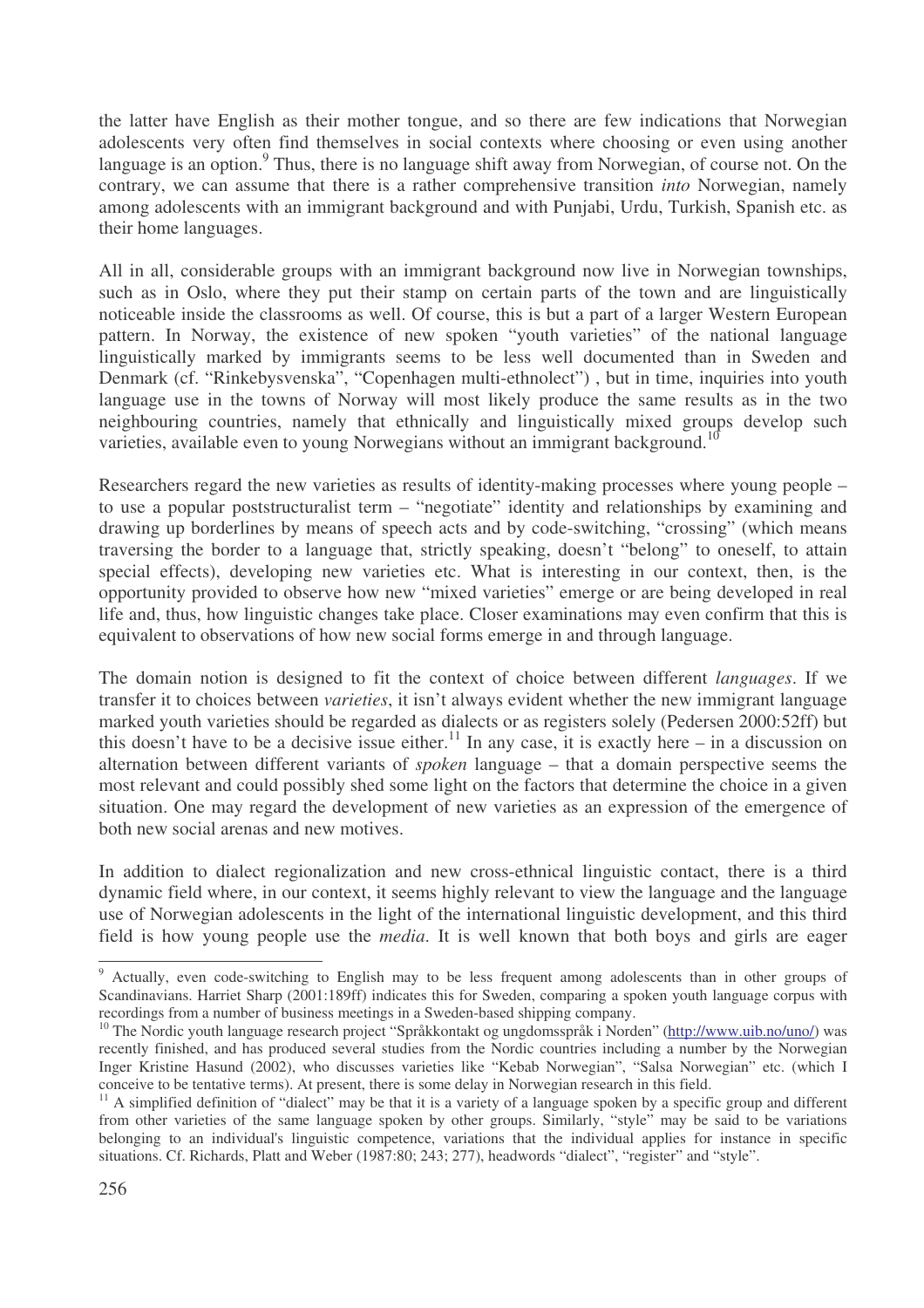consumers of the programmes supplied by the media, the range of which has been remarkably extended during the last decades. One also assumes that the mass media have a considerable linguistic influence, especially by passing on new words and phrases, and that they play an important role by dispersing linguistic matter from English and positive attitudes to English in particular. Thus, to us this is a most interesting field of study, for some of the most conspicuous traits of young people's linguistic varieties are moulded right here – i.e. not the varieties themselves, but the elements of English in youth language in general and the ways they function.

In a qualitative in-depth inquiry into a number of US inspired subcultures in Denmark (hip-hop, data, rock etc.), conducted by Bent Preisler together with culture sociologist Kjeld Høgsbro, one of the conclusions is that English coming "from the bottom" is a decisive force in the spread of English in Denmark (Preisler 1999:231ff). This is about both ideological and linguistic impulses which to a great extent emanate from the subcultures. English linguistic matter spreads from the core groups to the layers of "wannabes" before it is passed on to all adolescents and all of society, via the mass media, and in particular into the arena of marketing. My reading of this is that subcultures create much of the dynamics characterizing the adolescents' relationship to English, since those groups see themselves as being in opposition to the establishment and thus can be said to have an international or even internationalist orientation. English words and phrases have an intrinsic value, and knowing and using them means mastering an internal code, and serves as a means of social climbing, which is associated with specific (American) social idols and integrated in "tales of conquest", around which the cultures are built.

Now, research into hip-hop culture and language (Androutsopoulos 2003, Androutsopoulos and Scholz 2003) has broadened this perspective on subcultures and language by specifying and supplementing the picture given by Preisler and Høgsbro. This is done by pointing out more precisely how the dialectics between the participant groups functions, in particular in rap music, which is a part of the hip-hop movement that during the last two decades has taken over much of rock music's role as a leading oppositional music style and a cultural form of expression among young people. Now, the strong international impulses which emanate from this subculture and spread via the Internet, television etc. in no way mean a farewell to the local settings. On the contrary, they are refracted and strongly transformed in the local context, linguistically too (a trend that not only testifies to the social orientation of hip-hop culture but also to its great flexibility, thereby shedding light on its strengths). At a certain point of time, French, German, Italian, Norwegian and even Indonesian artists started rapping in their mother tongue, whether this happened to be their national language or a dialect thereof or some other variety. This is, in other words, a twofold (or manifold) process of simultaneous rebellion and adaptation which may seem to produce more new local differences than world-wide assimilation.

Of course, the background of this is to a great extent material and technological: Commercial satellite television has linked the youth of the world more closely than ever before. Secondly, the Internet has given major youth groups in many countries new media, and thereby arenas, for the use of written language – e-mail, chat groups, home pages etc. – and radically new access to direct participation in a global pop culture where English is the dominant language, thereby clearly creating new motives for using this or that language in specific contexts, too. In turn, this has led to a cultural flourishing that also implies a new local orientation (also named "glocalization") .

Jannis Androutsopoulos (2003) also analyzes text making and text use in rap music (and pop culture) and the dialectics between the groups involved, on the basis of a threefold model originating from theories of television culture. He states that there are three different spheres, each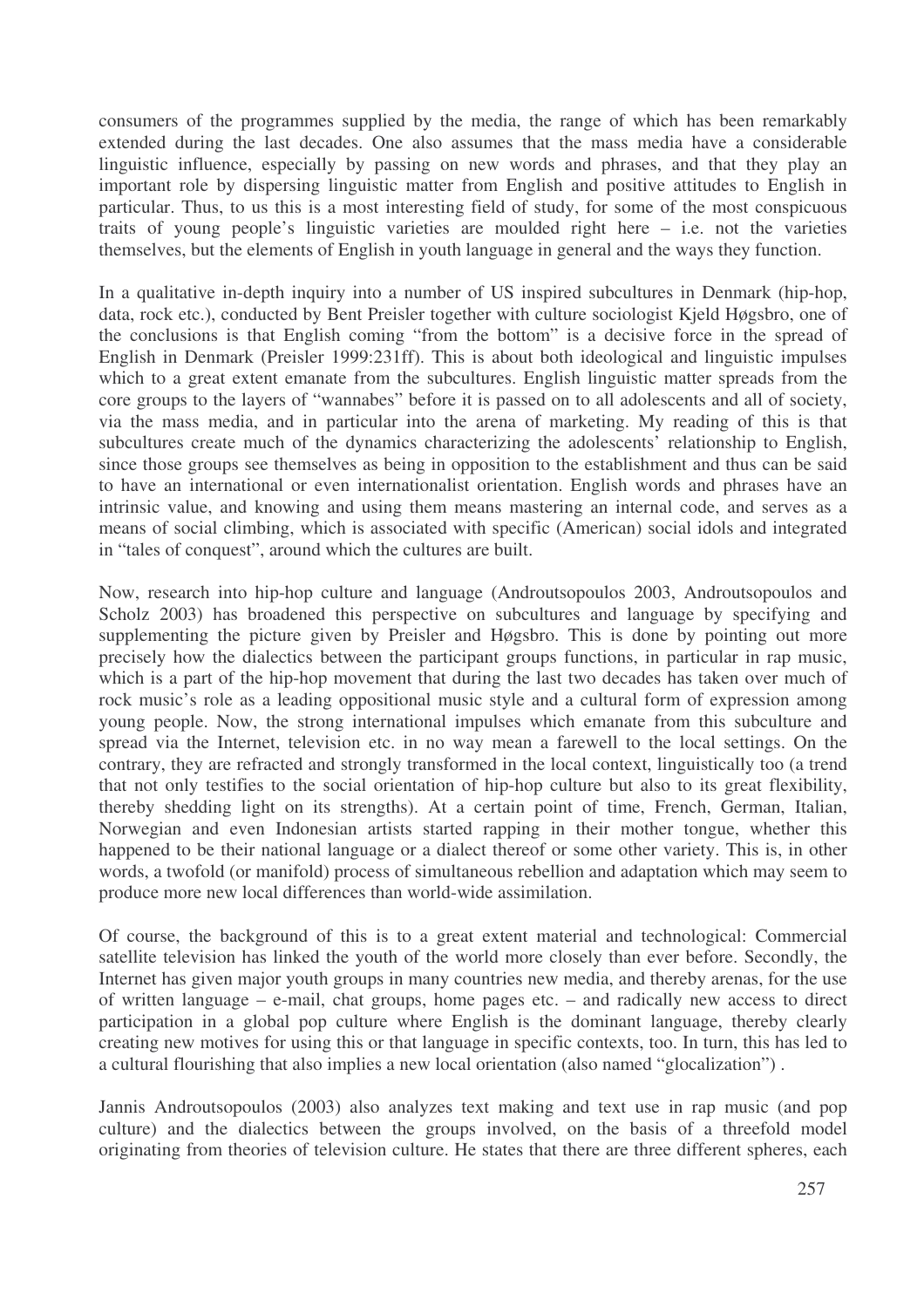with their own types of texts: (i) the artists' primary texts, including song texts, video clips, CD booklets etc., (ii) (professional) secondary texts, like reports and reviews by critics, interviews etc. and (iii) tertiary texts or fan texts, i.e. fan talk, singing after the idol, group discussions, personal home pages etc. Between the participants in the different spheres there is mutuality and dialogue, with impulses moving in both directions, and a tendency for "intermediality", a complex relationship that Androutsopoulos names "vertical intertextuality". In these contexts new linguistic conventions emerge, for example orthographical innovations inspired by American Black English (like "da boyz" = "the boys") , which play an important part and are also transferred to Norwegian and other languages.

Certainly, this is interesting in more than one way. First, adolescents are not at all just passive receivers of cultural and linguistic impulses, but rather active linguistic creators. They use and reuse and also take part in the creation of texts within a context of interaction between a global culture and a domestic social and cultural foundation. This implies at the same time that they develop their English language competence. Secondly, this is about introducing Norwegian into new practices *which seems to be nearly the opposite of domain loss*. Thirdly, we should look at both written and oral media together, and it is likely that future discussions of the domain notion should start right here, in the interaction between written and oral language use in new media.

To sum up this part of the discussion, one may thus say on the one hand that young people pioneer in the development of regional spoken varieties, and also develop their own "youth varieties", varieties that sometimes have an ethnic stamp. Here, they no doubt take part in developing Norwegian. On the other hand, they make up precisely that group which picks up English words and phrases and passes them on into Norwegian. But they do not thereby drop Norwegian, which they speak most of the time, as a matter of fact. They do not cross any linguistic borders, but make extensive use of English linguistic matter, which, however, is basically designed for the symbolic universe of the social stage more than for communicative purposes, if we can distinguish clearly between the two in connection with young people's social life.

The development of youth language raises several interesting issues, both scientific and language political in nature. On a scientific basis, one could examine more clearly the symbolic value of English among the adolescents and ask them whether they experience any conflict between an attitude to English that may be very positive, and the limited opportunities for speaking English in practice, and how they think this will turn out in the future. Among the language policy issues, we find the question about media, money and social power and whether language use in this field could or should be legally regulated by the state to reduce the influence of English.

For if there is one single factor that may give rise to anxiety on behalf of Norwegian, it is this strongly positive symbolic value that English has got. Already, the question of why young people don't use English *more* than they actually do is quite as important as why they do use English.

## **Academic communities of knowledge**

Of course, there are also several reasons for taking an interest in language and language use among those groups that work with scientific subjects at an academic level, such as researchers etc., to whom I have referred by the collective term *academic communities of knowledge*. Academics traditionally belong to the elite and thereby to the powerful, and they have come to play a gradually more important part as knowledge providers and suppliers of conditions in political and public debates. Finally, they are identified as key groups in a state policy of globalization that breaks away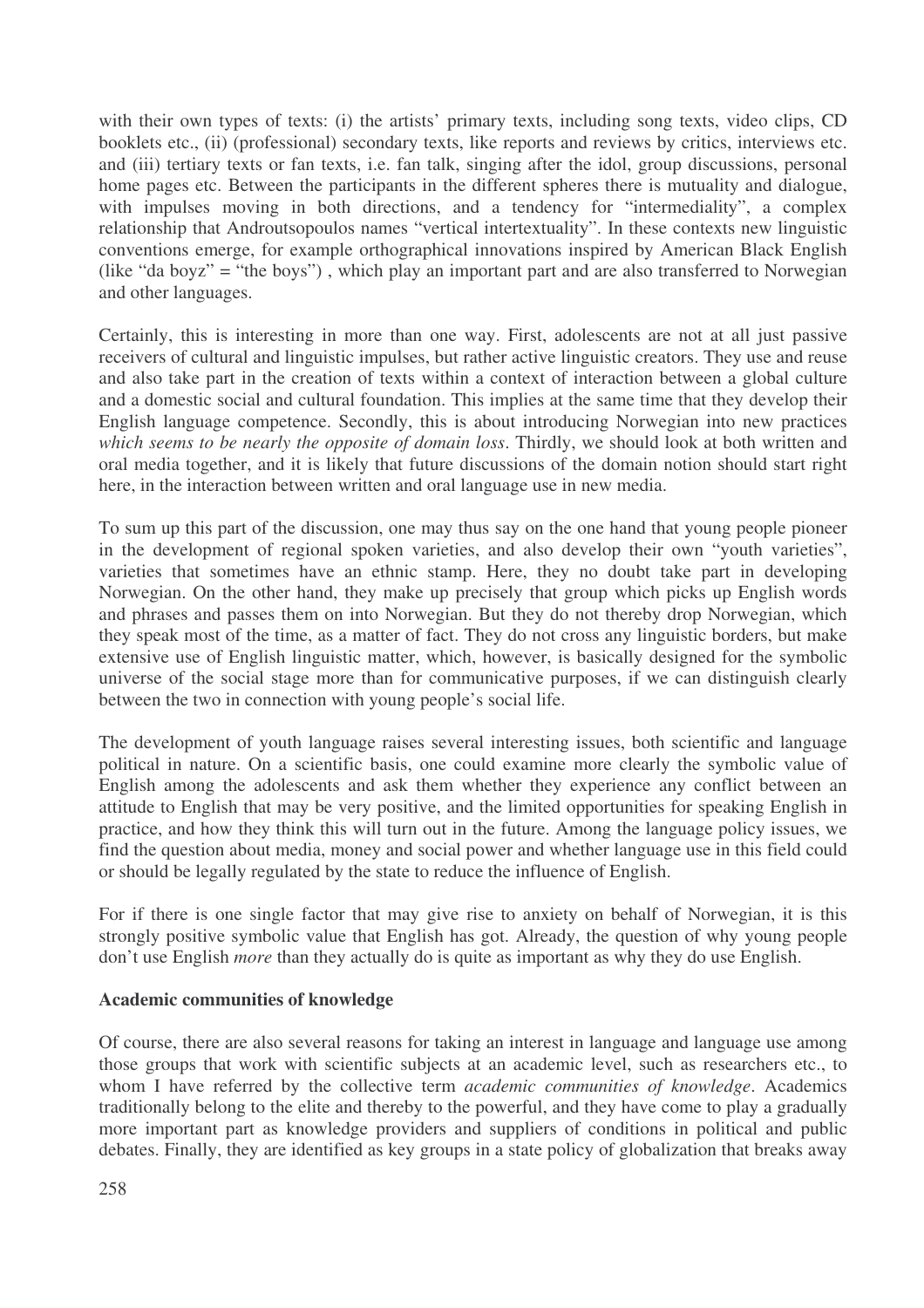from much traditional thinking but is still resolutely implemented. In the development of the new social mobility pursued by the authorities, the academics are in the front.

Norway has a rather strong tradition for university system studies, and gradually, several studies of language use within this sector have also been presented.<sup>12</sup> But before we take a closer look at this it appears to be fruitful to view the whole field in a general analytical perspective since this may enable us to assess scientific results and their implications more clearly.

The Norwegian communities of knowledge are made up of tens of thousands of people engaged in very complex activities including text production on a considerable scale. Basically, these activities are carried out within politically determined, and *managed*, frames, today mostly through globalization measures. In particular, international orientation and international mobility are pushed, since this is considered necessary to ensure scientific quality, and in addition, because it confirms ideological conceptions of the "knowledge society" and of international cooperation as an arena for competition, where you have to prove yourself. The decision to do away with the regulation which gave preference to Norwegian as the usual language of instruction, then, was an intervention from the central political power basis of society. In addition, the knowledge communities are managed at lower levels, both through self-management at the institutions and by customers, company managements etc. (where research is carried out on a business basis).<sup>13</sup>

The communities of knowledge are complex, and here I would like to make use of a model developed by the Norwegian sociologist Ragnvald Kalleberg (2004). According to Kalleberg, an academic discipline is made up of a bundle of five different types of activities, and the academic professionals will relate to a set of roles corresponding to this while having access to five different types of linguistic interactions:

As a *researcher*, the professional (at least) talks with researchers within his or her special field, as a *teacher* with students, as a *disseminator* and *public debater* with interested laymen (non-specialists), as an *expert* with clients and other users and as a *colleague or institution member* with other members (or relevant persons outside the institution). (Kalleberg 2004:89) [translated here from Norwegian into English by DFS]

Specific studies and analyses of language use will vary quite a lot depending on what type of activity one happens to deal with, and there cannot exist only one academic "domain". For example, scientific publishing is involvement in subject-related discourses between (frequently) highly specialized researchers, whereas expert activity tends to be something external, taking place outside the academic groups and in interaction with outsiders as well, so that the language choices

<sup>&</sup>lt;sup>12</sup> The research institute NIFU STEP, previously known as The Norwegian Institute for Studies in Research and Higher Education (NIFU), has provided knowledge about this field for decades and has documented a generally increasing tendency among Norwegian researchers to publish in English. In addition, Norway has a tradition for extensive general reports on power in society where elites and other powerful groups, including academic elites, are critically studied on a scientific basis. One such report recently made some comments on the relationship between power and language, certainly in rather general terms, applying a kind of "neo-colonialism critical" view on the relationship between English and Norwegian. Even a number of university based researcher groups (in Oslo led by Professor Stig Johansson) carry out studies in this field. And recently, The Norwegian Language Council has supported some studies in language use and language attitudes among academics (Ljosland 2003, Schwab 2004, Schwach 2004).

<sup>&</sup>lt;sup>13</sup> This character of managed-ness seems to collide with the traditional idea of academic freedom, especially that of scientific freedom, and may of course be regarded as a real, alarming disruption of a critical balance of power, but it does not necessarily have to be, since academic activities are not – or at least used not to be – controlled in detail. Mostly, political management of academic activities is a question of framework conditions that may influence processes and results without making the involved persons feel tied or bound.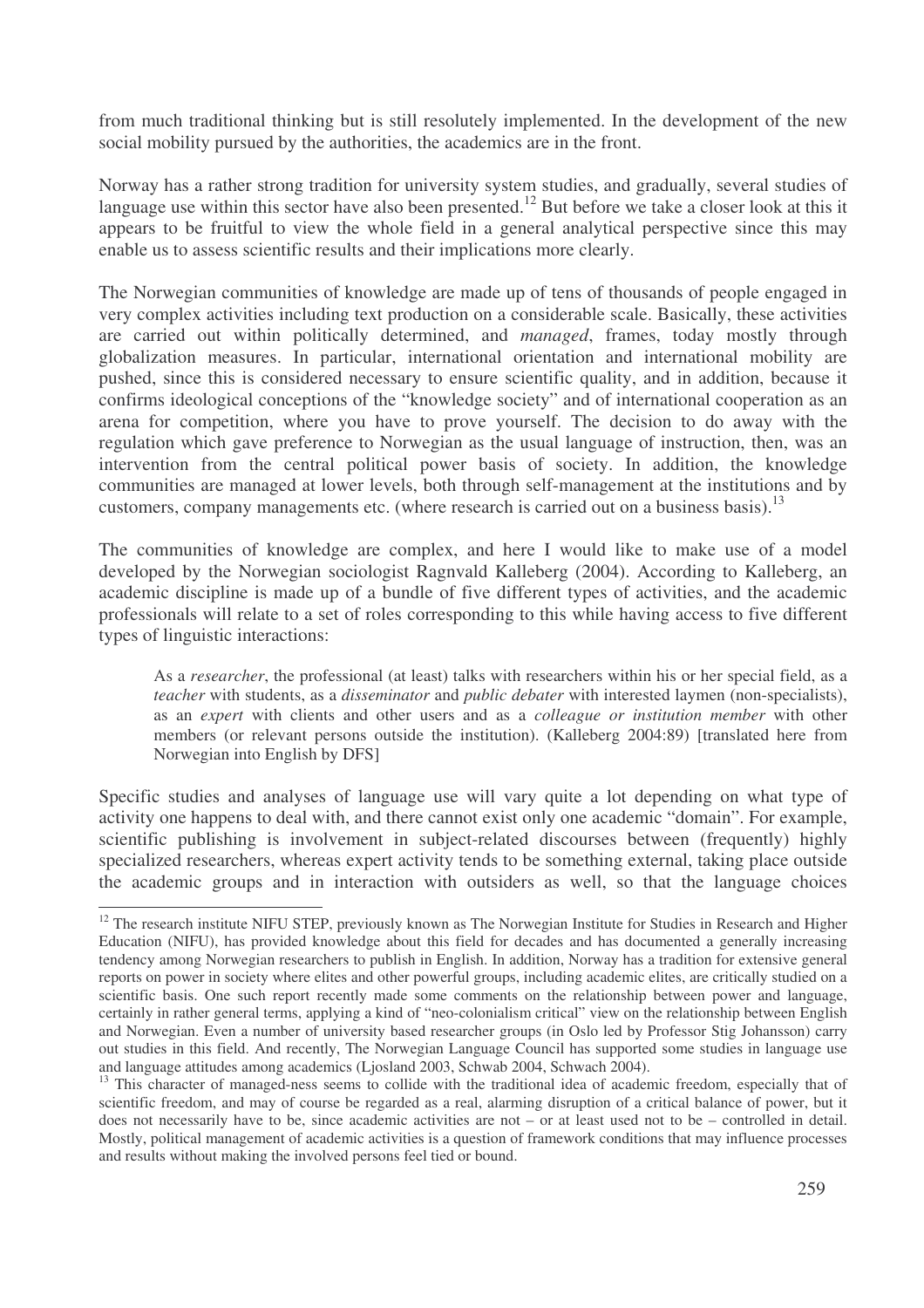obviously may turn out rather differently according to whether the context is, say, consultations at a Norwegian hospital or a classification of ships in China. We know little about this, but may presume there is a main pattern where Norwegian is used in contact with Norwegian (Scandinavian?) customers or clients and English is used in other contexts.

Regarding scientific publishing, it has been shown that 80 percent of the contributions written by university employed Norwegian researchers during the years 1998–2000 were in non-Scandinavian languages (mainly English) compared to 65 percent in the period 1979–81 (Kyvik 2001:15f). This is the only activity where there is solid evidence for a transition from Norwegian to English over time in academic contexts. Now, it also turns out that such numbers have been rather stable with regard to natural sciences and other disciplines with a well-established international culture, so that the transition into English takes place first and foremost within the social sciences and after that within the humanities where Norwegian used to hold a strong position as a language for scientific purposes (cf. also Schwach 2004:28ff for en more detailed description).

How should we interpret this? It can easily be shown that the transition to more frequent publishing in English is due to specific changes in media use since Norwegian researchers now switch to writing more articles for international journals, frequently in collective authorship with foreigners (Kyvik 2001:12f; 16f). No doubt these media are new arenas, and if we look for motives for this transition we may find them in systems for promotion by merit, international agreements on cooperation etc. But let us now view scientific publishing in connection with another activity in the discipline bundle, namely *dissemination of knowledge*. The dividing line drawn by Kalleberg between research and dissemination is clarifying: Whereas the researcher within his knowledge community is faced with a circle of peers, his colleagues in a very specialized sense, research based dissemination is about the *transmission of knowledge to people who lack the kind of specialized knowledge that the disseminator himself has got*. <sup>14</sup> And we all are laymen once outside our specialized field, a fact that clearly is rich in practical consequences.

So in theory, there is a "division of labour" between publishing and dissemination. In fact, one can argue that a lot of Norwegian research *should* be published in English because this is the best way to ensure both a broad foundation and a high quality. No scientific knowledge can remain private, and all findings must be presented to one's fellow researchers for evaluation. This functions as a broad profession-based public sphere where the scholars collectively take responsibility for the results.<sup>15</sup> But if the knowledge is to be for the benefit of society, the results will have to made public. Therefore, dissemination of knowledge can be expected to have an audience primarily in the general public sphere, which in Norway understands and speaks Norwegian. In this way, the division of labour can be expected to correspond to a particular linguistic distribution: publishing in English, but dissemination of knowledge in Norwegian.

<sup>&</sup>lt;sup>14</sup> For the time being, this is hardly a generally accepted definition, but it underlies a programme for dissemination of knowledge set up for the University of Oslo. A considerable confusion still prevails as to what *dissemination* means (Kalleberg 2004:85ff), even though all university institutions in Norway are obliged to carry out this.

<sup>&</sup>lt;sup>15</sup> An instructive discussion of why scientific results should be secured on the broadest possible basis is given by Gunnar Sivertsen (2004). Moreover, international communities of knowledge are very heterogeneous with regard to size and probably also when it comes to discipline exerting forces. Within some fields, they may well resemble infinite public sphere, whereas in other fields they are made up by limited networks of people who know each other more or less (acquaintances based on scientific contact). The degree of anonymity may influence the linguistic practice of the participants, which perhaps could be studied on the basis of both Fishman's domain theory and theories of language and social networks. This is a methodologically interesting field where factors like linguistic competence, attitudes, media, ambitions, systems for promotion etc. also may be examined together.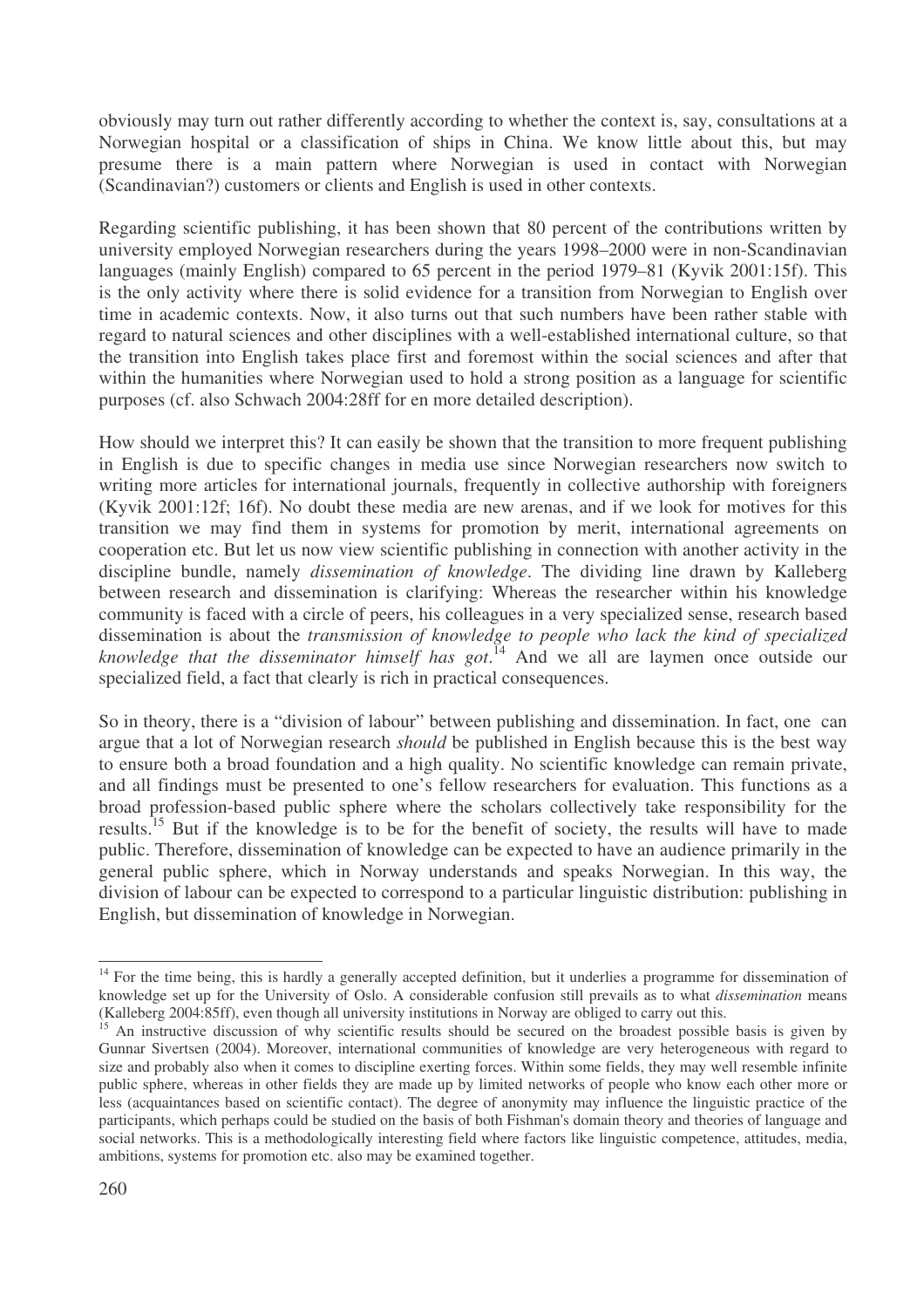Even if the research is conducted in a university sector marked by a reorganizing process with social aspects as well (new mobility and new structures), the transition to more frequent publishing in English doesn't necessarily rest on social or material motives, but may well be rooted in scientific ethics and methodology. When researchers in the humanities and social sciences make this transition, it can be considered necessary on the basis of science's own rationale: When research is globalized the number of peers increases, and then one has to use the language with the widest range of understanding to make the system work. On the other hand, scientific research clearly has ideological and material aspects as well and publishing in English is in no way equally called for in all disciplines, or all contexts, in particular not where the research has its main foundation in Norwegian culture or society.<sup>16</sup>

Based upon the principle that knowledge should be generally available and on the close connection between knowledge and the democratic formation of opinion, then, one should expect dissemination in Norwegian – maybe even to the same great extent as publishing in English, relatively. But this is hardly the situation today, and we should ask why. Why is the dissemination of knowledge in Norway an activity mostly carried out by individuals and individual institutions and therefore more scattered and casual than the rest of activities in the discipline bundle? Why do not the authorities link dissemination directly to the university funding systems as they now do with publishing and instruction? The answer is not necessarily that Kalleberg's model is wrong, but clear and binding language policy decisions may be needed to make a Norwegian language "knowledge market" start working. If so, the state should promote dissemination very actively and establish good systems for promotion by merit. As far as I know, neither the scale of the current dissemination nor the possible future "market potential" has been mapped. If this were done, we would get to know whether or not systematic dissemination of knowledge really would give new motives for the use of Norwegian at universities and colleges.

A key field in the globalization of this sector, and therefore in our context, too, is *instruction*. It is exactly here that the question of linguistic competence (and many social aspects of globalization and language use as well) is made topical. Actually, increased mobility across national borders is an important political goal. We really lack good studies of language use within this part of the discipline bundle, but the signals coming suggest that instruction in English is now introduced on a large scale in major parts of the sector.<sup>17</sup> The institutions are expected to attract foreigners and offer English-based arrangements, and since it is easy to measure participation and throughput one can understand why this sub-field has become so important and why the former regulation on the language of instruction could be perceived as a threat to these processes. There is a great demand for better English training of both teachers and students, and this is considered to be of critical importance.

<sup>&</sup>lt;sup>16</sup> Some of the knowledge communities which are not primarily international may well benefit from being globalized anyhow, whereas others will hardly ever attract more that national interest. In the humanities and in social sciences in particular there are some disciplines mainly oriented towards Norway, and a lot of *applied* science is carried out, especially studies in Norwegian society conducted by non-university research institutes, which in general haven't been very much investigated themselves. Now, if the use of English goes up in such contexts as well one should ask why and also ask whether it might not be based on subject-matter related elements.

<sup>&</sup>lt;sup>17</sup> The Norwegian Department of Education and Research in 2003 turned down a proposal from The Norwegian Language Council to register the language of instruction at higher institutions systematically in a data base for national records on higher education. Still, this was no surprise and should possibly be understood as a sign of a temporary limited insight in the problematics. From Sweden there are data, though more than ten years old. See Gunnarsson (2001) for a discussion of these data and the general situation at Swedish universities in the 1990's.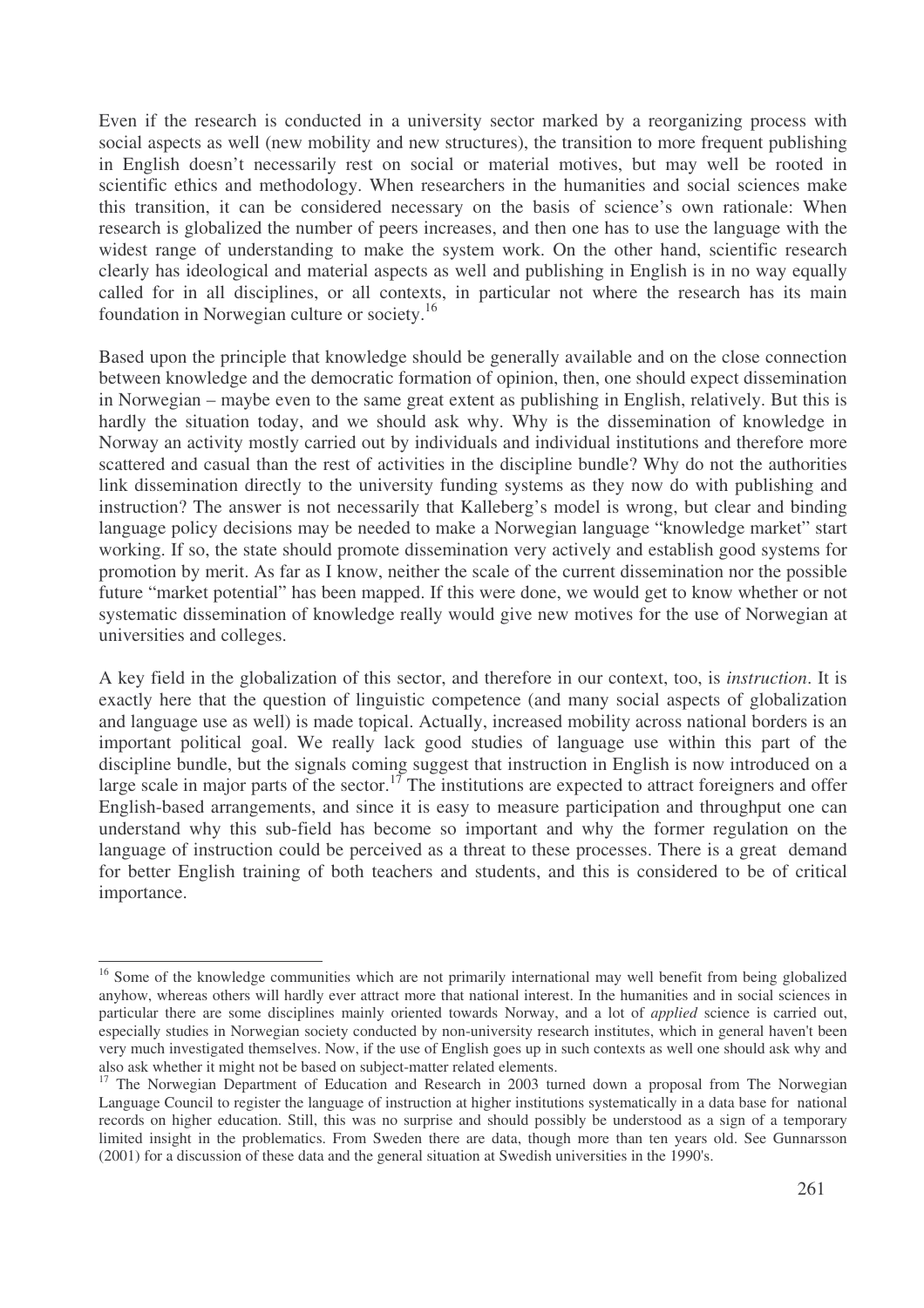Here it is striking, though not very surprising, to see how the authorities actively promote instruction in English on a large scale in Norwegian institutions, a practice which cautiously may be characterized as *experimenting* with instruction in a foreign language, without having studied in advance how this will or can work. Contributory to this could be the fact that it is easier to manage instruction than research, and this applies both at a higher level (through programmes, curricula etc.) and in more specific contexts (like classroom teaching).

This field is marked by tensions and conflicts, and statements about effective communication and wishes to take part in international scientific development often clash with a limited foreign language competence among students as well as teachers. The future model may prove to be a distribution where the instruction is given in the national language at the bachelor level but in English at the master level, an idea which was supported by a number of Nordic university professionals at a conference in Oslo in June 2004 (cf. http://www.sprakrad.no/templates/Page.aspx?id=7385 for a summary in Norwegian of the debates at this conference).

Now, the general relevance of teaching in our context depends upon its form. The instruction is not free, in particular not as seen from the students' angle, since it is organized to achieve some knowledge goal and since the teacher can arrange this more or less on the basis of his own wishes and needs, so that the students do not necessarily have a "language choice". Traditional classroom teaching is mostly one-way communication, which in various ways limits the linguistic interaction (and the students' chance to pick up the content). Contrary to this, several dialogue-based types of teaching, such as project work, tend to be much more interesting as they allow the students to make their own choices and reveal the social aspects of language use in teaching activities more clearly. A popular method which up to now has been applied mainly in secondary school, but at present enters the university sector as well, is the language immersion inspired model where the pupils or students are supposed to "swim" in English, and all the instruction is given in the foreign language. For several reasons, however, this will hardly prove to be the kind of linguistic educational magic wand that some people certainly hope.<sup>18</sup>

However, the most interesting academic function in our setting all in all seems to be the role of the *colleague* or *institution member*. 19 This activity, which may also be named "discipline-related selfadministration", in a way makes up the frame around all the other activities in the discipline-bundle. Thus it becomes the most comprehensive and most multilateral arena, of course, and a correspondingly manifold role, but researchers, teachers, disseminators and scientific experts are members equally and take part in this kind of activity which reaches from discipline-related issues and discipline development over university administration and university politics to colleague relations at the job and networks and external relations.

Institutions, departments etc. make up social and cultural worlds where both conflicts and group pressure emerge, where alliances and networks are built, where discipline or profession related cultures are developed as well as self-images, and where power games of many kinds are played. As a matter of fact, those organizations are and probably have to be arenas for "struggles of content",

<sup>&</sup>lt;sup>18</sup> An arrangement of this kind at The University of Oslo is described by Roald and Stray Pedersen (2004). For a critical and more thorough discussion of experiences with language immersion models in the Swedish school, see Hyltenstam 2004.

<sup>&</sup>lt;sup>19</sup> Here, I understand the notion of "colleague" or "organization member" rather broadly: In my reading, it covers any role that does *not* include research, knowledge dissemination, teaching or expert activity. In other words, it covers all the heterogeneous practices at the institution that involve all groups from professors down to fellows, and in particular it covers participation in a national and an international research and education bureaucracy.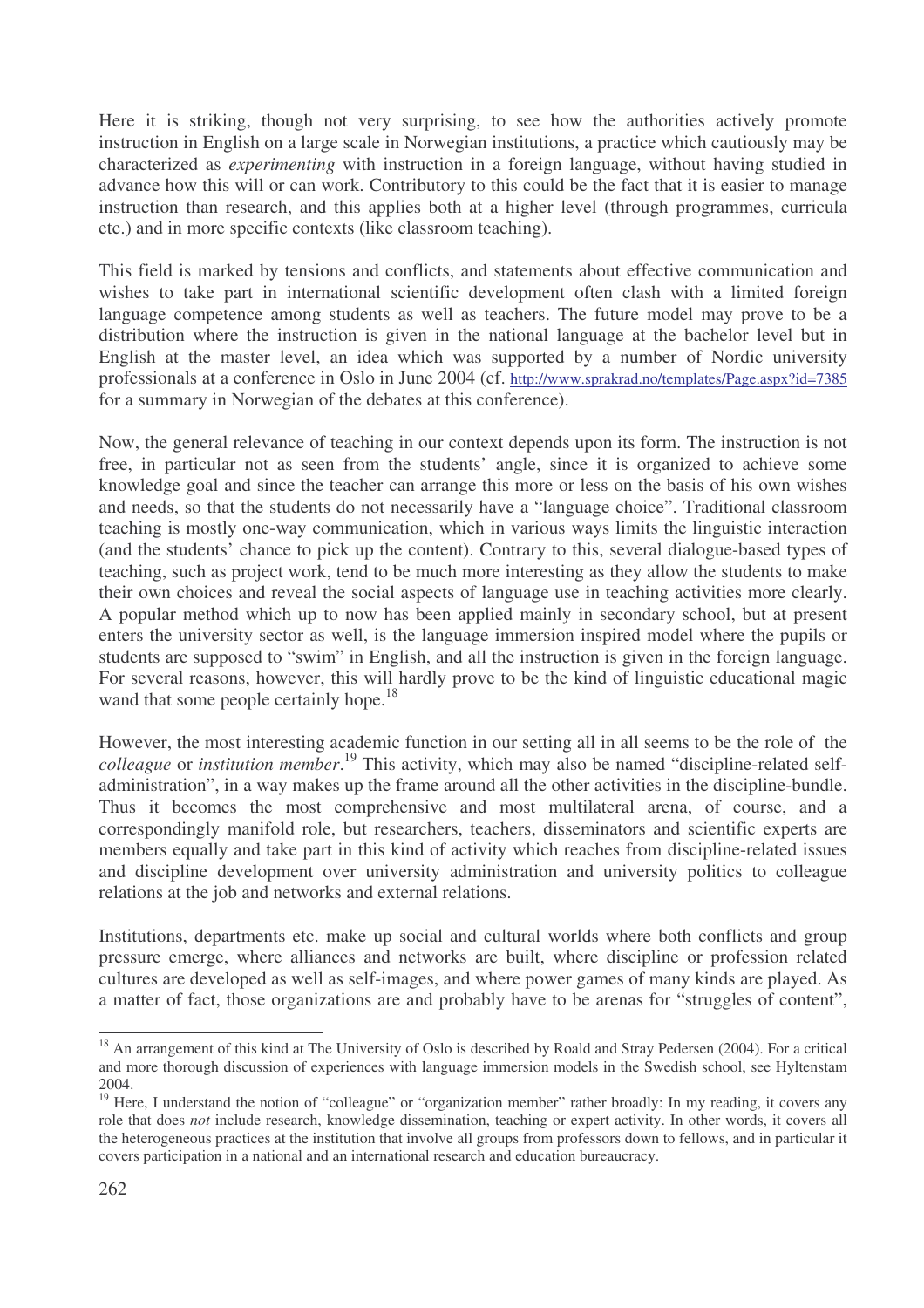fought on both teaching methods, curricula, research profiles, cooperation arrangements and other issues linked to this particular discipline or profession culture. Subject or discipline issues are interwoven with social issues. In addition, "discipline-related self-administration" also includes – if I have understood Kalleberg correctly – the social life "backstage" which means it is here we can observe the involved academic groups in freer linguistic self-expression and may even compare them with the adolescents we have described.

So researchers who want to study the linguistic practice and language attitudes of academic professionals in a social context, should start here. However, up to now, we have no major studies from this field, neither of well-established academics in the role of colleague or institution member nor of how such community or institution cultures are built up. What we do have are studies of students and fellows who enter established academic cultures, where we may assume that the results tell us something about the cultures in question as well. Ragnhild Ljosland (2003) observed a group of PhD candidates and found that most of them take it for granted they should write their thesis in English. In her opinion, this attitude stems mainly from their linguistic socialization into the culture at their institution. In a study by Inger-Lise Schwab (2004), a group of Business Administration master degree students are followed in a linguistic anthropological perspective. Here too, the institution clearly and strongly propagates the use of English. But even though the students interviewed argue that English will be a matter of necessity in their professional lives, their use of "buzzwords" and "business talk" according to Schwab satisfies a need for symbolic markers rather than real communicative demands.

In both Ljosland's and Schwab's groups, English seems to serve as a kind of "symbolic capital" (Bourdieu), and so the language use may be more or less part of a conscious combined professional and social strategy to build oneself up. It is interesting to note that this very much resembles the role of English words in youth subcultures as described by Preisler and Høgsbro. The language choice expresses social adaptation or even an act of identity, and to the PhD candidates, publishing in English implicitly gives an opportunity to show one's professional profile and make a name for oneself. On the other hand, the students studied by Schwab know very well that they should limit their use of "buzzwords" outside the group to avoid negative responses.

Now, we shouldn't draw too far-reaching conclusions on the basis of slender information, but one may dare to hypothesize that the use of English by self-administering academics in freer contexts can have something in common with adolescents' use of English words and their code-switching to English – given this is a question of symbolically motivated language use in a (free) social game. However, as we know, a decisive difference at the same time is that where young people have created their own framework more or less in opposition to the establishment and make use of English in identity-making and generation revolt, university academics, for their part, act within institutional frames where informal use of English is probably less important than politically managed use of English in instruction and other discipline related academic activities. If this is true it also makes academic use of English less interesting in a certain sense since in principle it only reflects economic and political globalization on a large scale.

## **Is English "getting closer" in Norway?**

How should we then sum up the tendencies within those parts of Norway's current linguistic landscape that we have touched on so far? What is the situation concerning adolescent and academic use of English? Is English more "present" in these fields today than it used to be?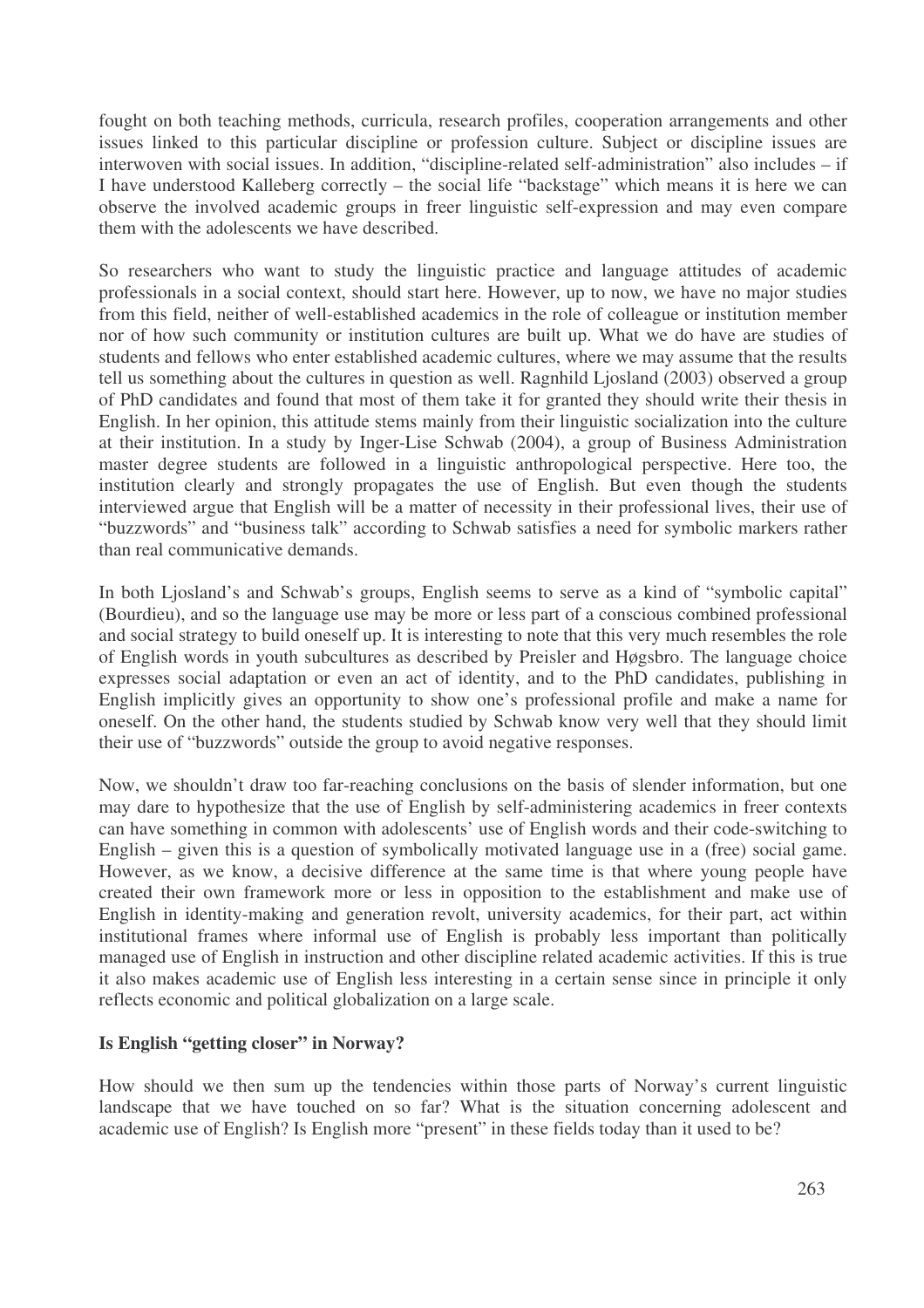Let us now return to what was said in the paragraph "A problematic notion of domain", that Fishman's theory of domains is based upon the existence of mental "linguistic option borders" that are crossed when someone changes between two domains. I also asserted that in our context one may schematically formulate three conditions for the existence of such borders, i.e. (i) bilingualism, (ii) arenas and (iii) motives, and then study the two fields mentioned to look for tendencies showing that English is "moving closer" through the fulfilment of at least one of those conditions.

The first point, *bilingualism in English and Norwegian*, is the easiest one to comment on. Such bilingualism apparently is an aim in current Norwegian educational policy, but it is in fact more remote than most people imagine, since bilingualism is something quite different from being "good at" a language. Very few people are even close to mastering those two languages equally well. What can be stated safely, however, is that Norwegians' active and passive *competence* in English has improved quite a lot. As we have seen, this applies to children and young people in particular, and is no doubt connected to their active use of media, and, of course, also to their learning English at school, an activity which now starts earlier than ever. Teachers often confirm that some of their pupils have a high English competence. Today, this development has been going on for so long that it also includes students and young adults.

When young people become involved in international subcultures, English linguistic matter becomes part of the social dialects. Clearly, they thereby also improve part of their English competence – familiarity with (ethnic) American youth slang, musicians' jargon, technical terms etc., maybe even syntax and literary style as well. But they hardly become bilingual in this way.

That the kind of bilingualism aimed at by the authorities is scarce can also be seen from the fact that institutions make use of instruction in English without preceding investigations, thus forcing the students to follow or introduce language immersion inspired methods. Nor should anyone think that scientific publishing in English necessarily reflects bilingualism. But the scarcity of this kind of linguistic competence in Norway should not surprise us. To become bilingual, one has to be raised with two home languages or at least socialize closely and permanently with people of another mother tongue in contexts that are – existentially, economically, socially, culturally etc. – so important that the other language is picked up and acquired. But this presupposes large multilingual population groups which haven't been seen in Norway. 20

The most important question in our context, then, is whether the increasing English competence implies that (part of) the population may be on their way to a bilingual level. In principle, it should be possible to reach such a level at an adult age as well – but whether or not the development in Norway has been going in this direction is far from clear. What the combination of better linguistic knowledge of English among children and adolescents and a progression to university instruction in English at the master level may lead to, remains an open question.

In Norway, a lot of things have definitely changed, but conditions in many respects also remain the same. All in all, the majority of what I have called *arenas for language use* are possibly made up of meeting places that have existed for a long time (even if there also *are* some important new arenas, as we have seen). Now, as defined above (cf. note 6) this category is a very heterogeneous one. To assess the development more closely, let us first distinguish between physical meeting places and

<sup>&</sup>lt;sup>20</sup> In Norway, the real bilinguals are first and foremost Sámi speakers and then maybe immigrants of the second generation, and for both of these groups we talk about bilingualism in their mother tongue and Norwegian.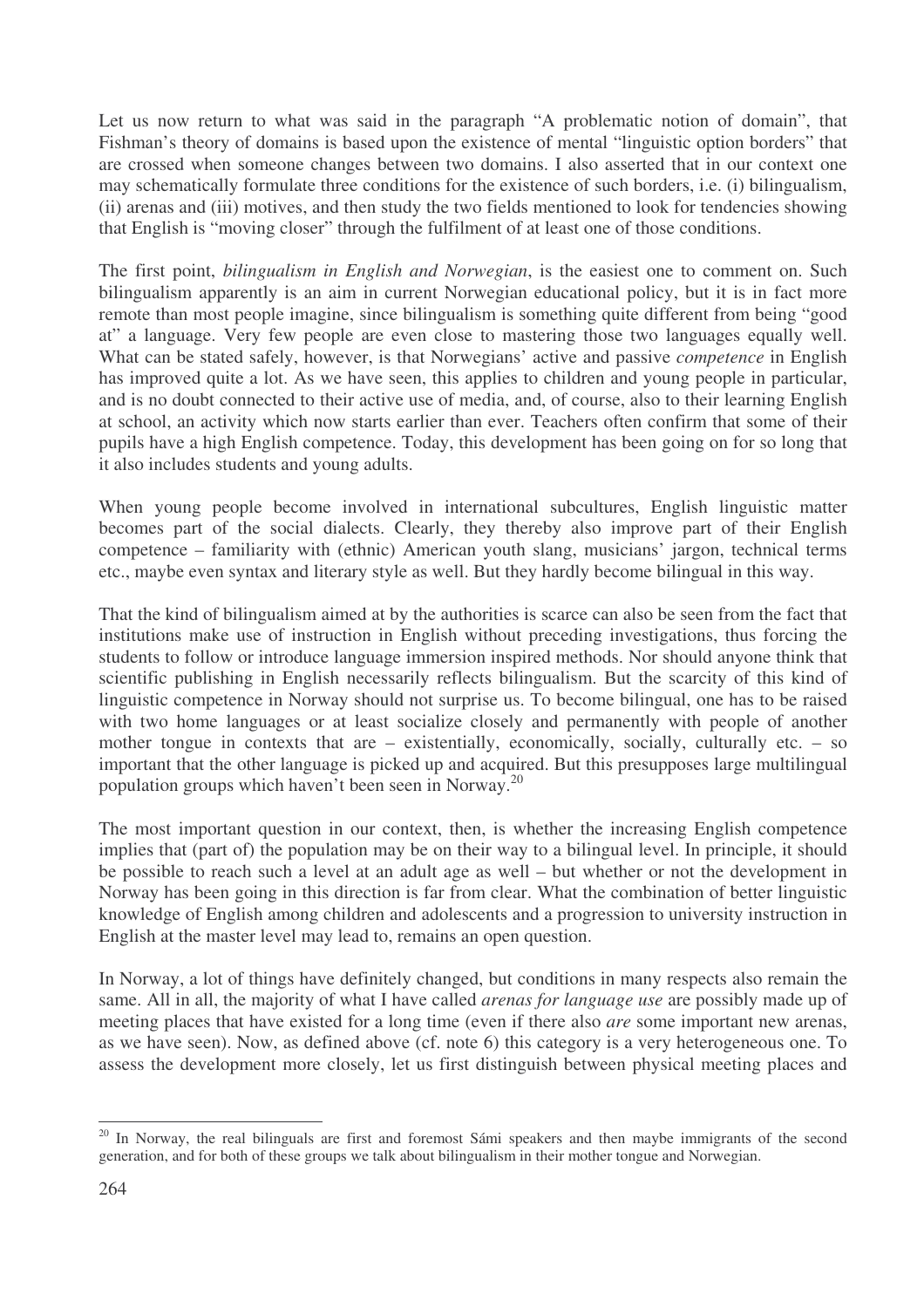technology based (mass) media. Secondly, we can group more or less private (social) arenas together as opposed to public sphere orientated arenas.

On the one hand, many new social fora of a more traditional kind have emerged, and they make up corresponding language use arenas. This occurs when people move to new places or when newcomers move in in their own neighbourhood, and follows from the continuous social restructuring in society which involves most social groups, including, of course, both adolescents and academic professionals. On the other hand, we have seen how the new Internet-based media function as language use arenas by virtue of their new technology and favour both a global and a local orientation. Such media are, to a varying degree, used by everyone and, naturally, by young people and professionals in the university sector as well, like mobile phones, of which young people in particular are heavy users. To this must be added well-established media including broadcast media.

More permanent groups tend to be organized around a conversational "room" which in a certain sense always makes up a kind of minor "public sphere". Still, this word becomes misleading when we come to groups that spend their time together and nothing else. Especially where the groups are organized around some specific subject or purpose (Simonsen 2001:50f) we may call them *public sub-spheres*. So we should distinguish between groups that are basically social and therefore clearly have a *private* character, and more *subject-related* communities. Both traditional meeting places and networks that are media and technology based can be used by purely social groups and sub sphere communities as well, and new and old media and meeting places clearly can be combined and can supplement each other.

For example, adolescents make use of both mobile phones and email as an integrated part of their social contact. But they also participate in more interest orientated conversation on the Internet about topics like music as described by Androutsopoulos and Scholz (2003),<sup>21</sup> and researchers exchange points of view partly on the Net, partly in printed articles and partly at conferences. To the academics, the role as an institution member or a self-administrator in particular offers opportunities to take part in both formal and informal social practices, and here one may therefore find both large and small language use arenas of all the four kinds, whereas scientific publishing clearly implies conduct in a broad professional public sub-sphere – being at the same time the most important area for systematic transition to English, as we have seen.

It would be useful to have youth meeting places and networks analyzed in this perspective. I believe that young people's communities usually are predominantly private or social, appearing only rarely to be real public sub-spheres. But I also believe that occasionally groups are formed with a public sphere orientation, especially when Internet based media are involved, because the communities may then be organized around themes. This can be important because the degree of anonymity, which in Internet contexts may be manipulated, probably affects the language use and may discipline the participants in fora of different types differently, a subject I cannot account for in more detail. As we know, adolescent linguistic practice is marked by both intra-personal and interpersonal variation, and this may be due to factors of precisely this kind.

But even if young people make creative use of the new media and heavily utilize English linguistic matter in this context, it seems that they do *not* generally have many arenas where extensive use of

<sup>21</sup> To what extent young Norwegians take part in Internet fora administered from *abroad*, and write in *English* on the Net, for example tertiary texts of the kind Androutsopoulos (2003) refers to, I don't know, but this should be mapped.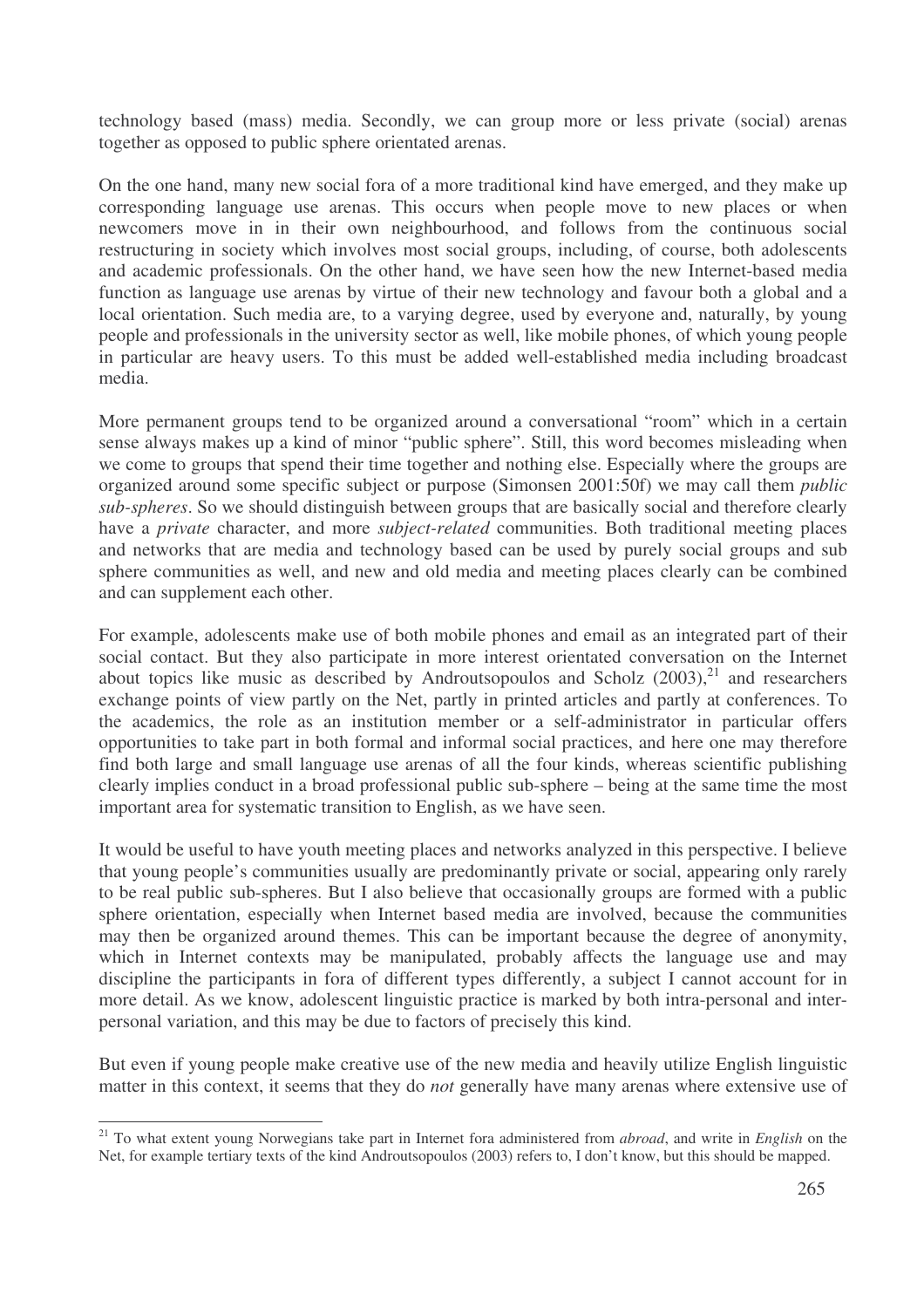spoken and written English is an option. Contrary to academics who commonly may travel a whole lot abroad in their jobs and also may extend their social circle by receiving foreign colleagues, young people basically travel in their private lives and do not very often meet with native English speakers, and so do not very often get the opportunity to speak English for a long time themselves.<sup>22</sup>

In other words, there are few linguistic meeting places i Norway which seem to offer people an opportunity to develop any kind of bilingualism in English and Norwegian. However, if such arenas happen to occur, it must be the Internet based rather than the traditional ones that stand out in this context, and also the public sphere orientated rather than the social fora, as we have seen. Researchers who publish on the Net will fulfil both criteria.

Where *motives* are concerned, we have seen that English elements in Norwegian youth language more often serve symbolic than communicative purposes. Large youth groups ascribe a very strong symbolic value to English according to Preisler and Høgsbro. This emanates from the subcultures and is mediated by the media, and the question is how we should interpret it. Do the young Danes and Norwegians desire to drop their mother tongue, or should this simply be considered to be part of a general youth discourse on a Danish, respectively a Norwegian linguistic basis? Is it about communicative issues at all?

Adolescents have a variety of motives for putting their stamp on language and the extent of this variety seems to have increased due to migrations, new social and ethnic groupings, extended and globalized media and an extensive spread of computers. Here, influence from the international subcultures joins with a globalized pop culture and enters into a media orientated universe where new user's technology is always available. And there are new motives for linguistic development as well, linked to geographical and social mobility and new kinds of social patterns in Norway. Most probably, the motives vary with social, cultural and gender based hierarchies, life-style, class, consumption habits etc. – but all in all, young people need Norwegian language as a social means in Norway more than they really need to cross the linguistic border to English.

Even in the academic knowledge societies, people clearly have varying motives. As mentioned before, researchers habitually need to ensure the quality of their contributions by making them available to the largest possible circuit of colleagues. In this way, scientific publishing functions as a broad public sphere where one has to use international languages. In addition, the individual researcher can profit within the university system by publishing in English. Therefore, there is here a strong twofold impulse to use English, which can explain why such use increases in this sub-field, as we know it does. On the other hand, if dissemination activities are strengthened by good systems for promotion by merit, this may give the involved professionals motives for using Norwegian, which, for the time being, is mainly hypothetical.

In several types of academic activity, motives in both directions can emerge. Thus, engagement in expert activities abroad definitely promotes English in a powerful way (but this is rather a result of compelling circumstances than of motives), whereas jobs in Norway (of course) imply motives for the use of Norwegian. Even the colleague or institution member role which can embrace all the other parts of the discipline bundle may well lead to substantially differing motives. Within this manifold activity, motives will manifest themselves for now this, now that. Since the institutions are

 $22$  To young people with an immigrant background, Norwegian adolescents most likely occasionally also speak English. Whether the social intercourse between those two groups is influenced by the Norwegians' position as speakers of the dominant majority tongue is an interesting question to which I have no answer.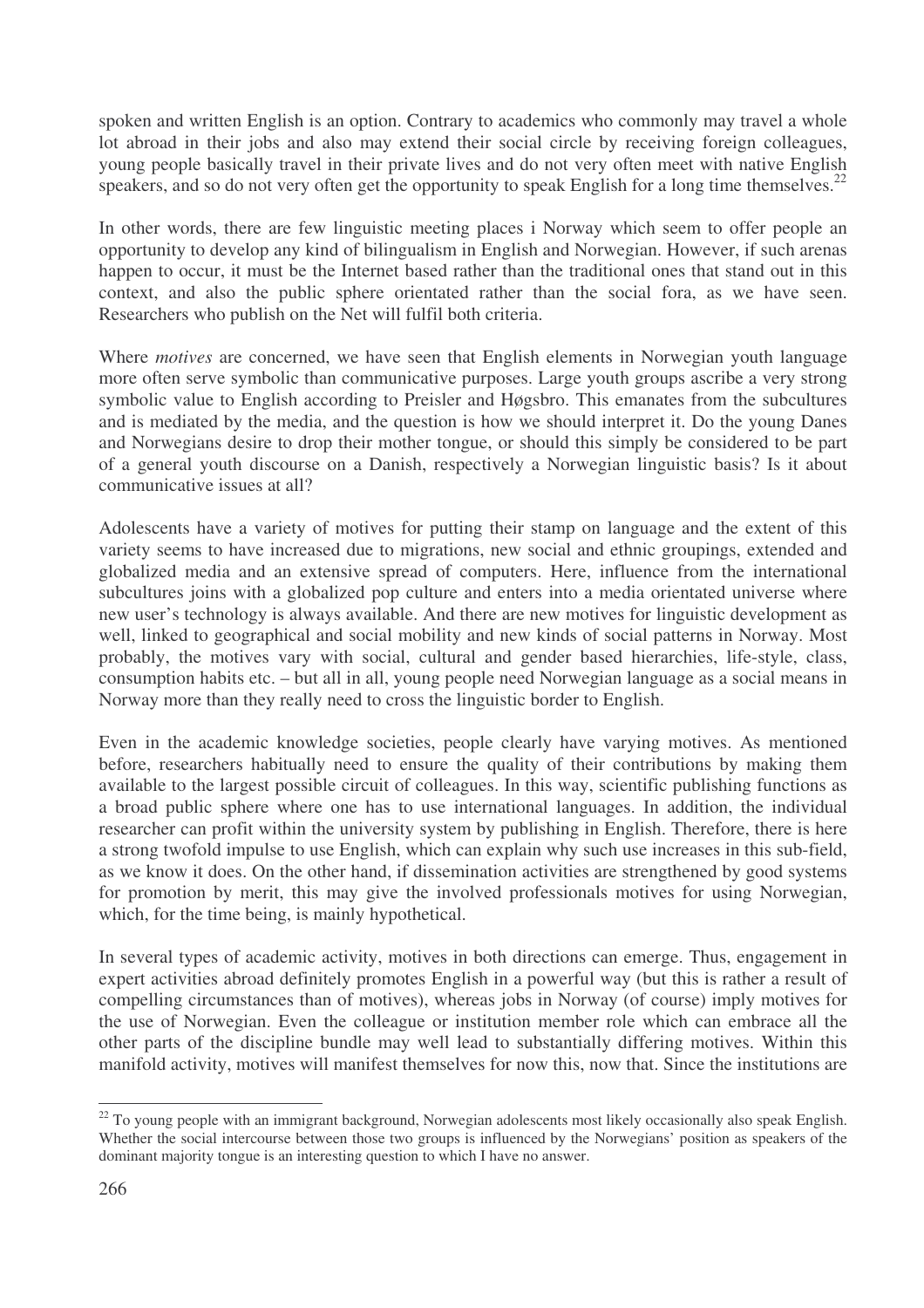based in Norway, Norwegian would be the natural language for administration and social intercourse, but this doesn't always come through. Besides, internationalization indicates that academics involved should establish networks across the national borders and also engage in international (sub)cultures that are partly subject-related and partly social. So, they face both the need and the motives to switch between available languages.

As to instruction, this is an arrangement-marked activity which nevertheless may very well motivate teachers and students, in particular when successful. Good instruction in English will definitely strengthen one's motivation to use this language in the long run.

To summarize this discussion of linguistic competence, arenas for language use and motives, very few things indicate that the conditions for the development of bilingualism will be fulfilled in the foreseeable future. Such a development would have meant creating a situation where adolescents and university professionals may switch freely between English and Norwegian. In particular, this seems to be out of the question for young people who develop their language use in interaction with media and pop culture and relate to both domestic and international migrations, but who live and express themselves within the Norwegian linguistic community. On the other hand, linguistic development in the academic communities of knowledge is mainly produced in a political process where a restructuring of the knowledge system is a very central issue. Here, important groups get both the opportunity and the motives to make use of English, depending upon what kind of activity they are involved in, and the social aspects of this should probably be regarded as secondary compared to those that are subject-related. The very real contact across the borders causes the professionals to make "partial language shifts", if one can put it this way, i.e. a binding and lasting choice of English in some cases, in terms of time and/or space, in connection with an article, a book or a series of lectures. This may very well be interpreted as a *domain loss* (but whether it really *is* a loss of "domains" in Fishman's sense is quite another question).

With a metaphor, then, we can say that whereas Norwegian adolescents in their relationship to the world may stand gazing over what they conceive to be a fence to the big world, and dream they were there, on the other side of the fence, or that the world was here, academic professionals for their part have plenty of opportunities to climb this fence both to and fro – or rather to cross geographical and also linguistic borders, because they have been selected for such a role by the authorities and by society. But neither of the two groups is in a position that can be compared to the multilingual minority-language speakers whom Fishman described.

Still, when Norwegian academics, or even young Norwegians, make use of English we should assume that they do this for communicative reasons, to make themselves understood, not because they really belong to circles that can switch freely between the two languages and equally well could have chosen either of them. They do not cross any "linguistic option border" in the sense that I have extracted from Fishman's theory. To repeat this once again: They really aren't bilingual in English, because they seldom get into situations that could promote bilingualism, and for the same reason, the great majority of them also lack the motives for acquiring competence in a foreign language at this level. But as to linguistic competence in English, both academics and adolescents have got "closer" to English in that they read and speak it much better than before, an improvement that has taken a few decades. As opposed to young people, the academics also have got "closer" in the way that they really can go abroad, and practise their linguistic skills frequently. What this may lead to in the long run remains to be seen.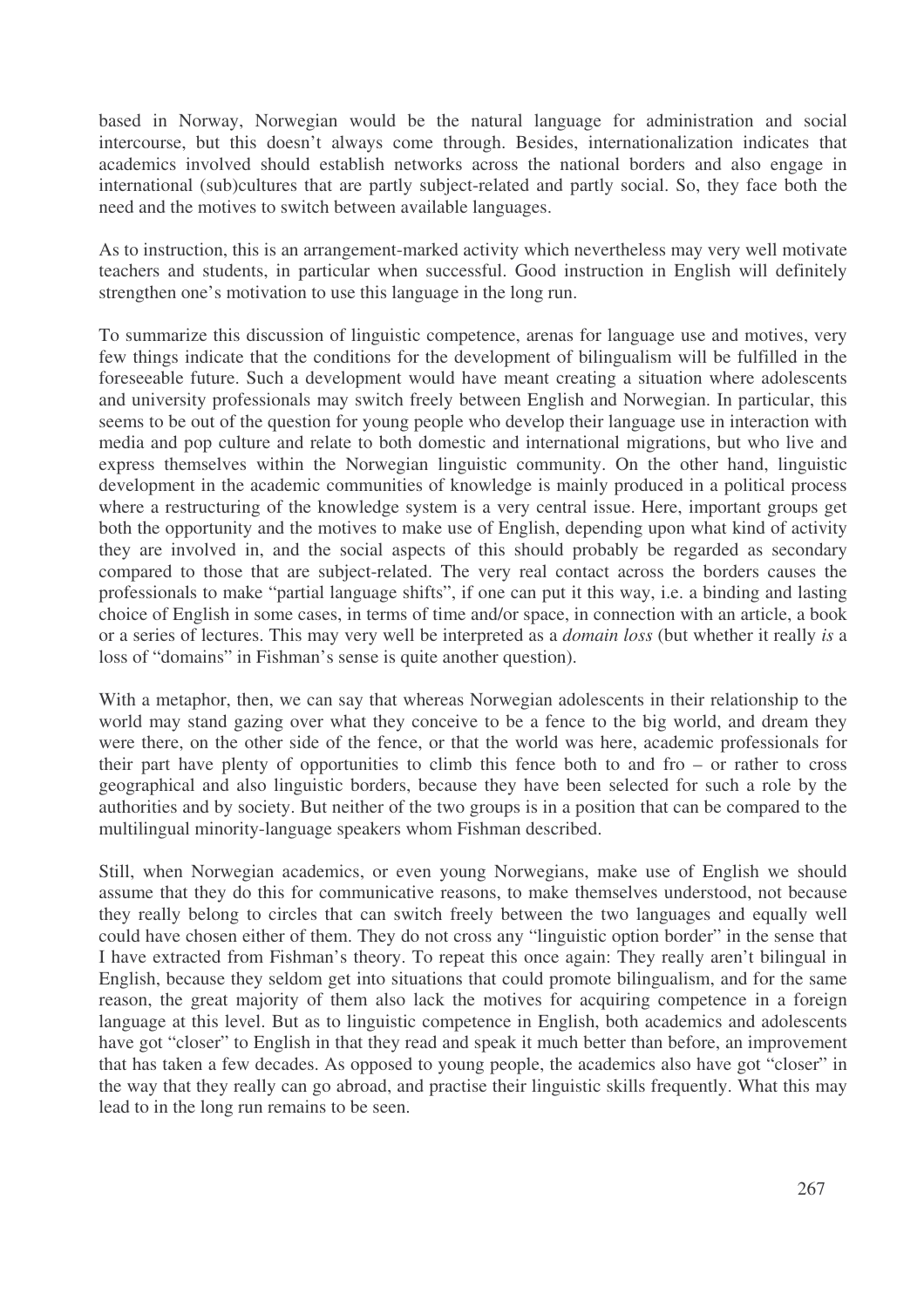# **Conclusion**

As I suggested in the introduction, an *overall* assessment of the situation as to language policy in Norway hasn't been an aim in this article. In that case, one would have to cover all the strong cleavages in this field, such as the general status or position of Bokmål and Nynorsk (in varieties supported by the state or private groups), state-authorized or private standardization, the social stamp of standardized speech, language use in the media, language teaching in schools, the equal status of Bokmål and Nynorsk in governmental use and immigrant languages – to mention only a few of the issues that we haven't touched on and therefore cannot comment on either. For the same reasons I have not been able to discuss possible future trends that may affect the linguistic situation, including a radically increased immigration and a thoroughgoing political regionalization in Europe.

So, basically, I will seek to assess the situation with respect to the use of English and Norwegian in two important sectors. At the same time, I will strive to take into consideration the rest of the language use field in Norway as well, thereby hoping to be able to establish a total outlook.

In what direction, then, does the linguistic development within the youth groups and the societies of knowledge point? Here, one should sketch a twofold answer, because the landscape observed is clearly twofold, too. On the one hand, there are the adolescents, who represent a general age group where a lot of later social patterns are adopted. In spite of its generation character, youth language may well give an indication of what tomorrow's general language will look like, because young people are linguistic pioneers. On the other hand, there is the university and college sector, the knowledge system, which in our context, all in all, should be counted as a *special* part of society, i.e. a "particular sector" and no general public – although politically steps have been taken to make this sector include as many as possible and apparently with some success, too.

Young people live their lives at home, at school and in social meeting places during their leisure time, and in this article, I have frankly taken for granted that the arenas for the development of youth language basically are to be found among the last-mentioned. This implies that youth language unfolds within the framework of civil society, and belongs to those sectors of life that are not managed directly by the authorities. Of course, this in turn does *not* mean that adolescent language use isn't influenced by the media, by school etc. – on the contrary, the use of media is especially important, as we have seen – but it implies that *youth language corresponds to a freedom period in one's life history*. Since there seems to be a close connection between linguistic development, identity-making and social development, i.e. development of society, youth language can hardly, any more than the general language, be regulated in detail by any single body. This is a development that simply has to take its course. Therefore, youth language is in an important sense linked to the general language. When for example young Norwegians frequently make use of English words and phrases, it seems neither tempting nor in any way realistic, to seek to restrain it.

We have seen that a considerable development is taking place in spoken Norwegian, linked to new social mobility. From what we know about young people's role in this, one can say that trends of this kind should only be dealt with in the general public sphere, and balanced there – if they are to be balanced – by the tending of Norwegian carried out by both private bodies and the authorities, through the media, the Language Council and others who in practice steward the standards (professional groups etc.), and by the teaching of Norwegian in schools. At the same time, there may very well be a kind of connection at a deeper level between adolescent linguistic variation and the role of written standards, in particular the dominant Bokmål. So for several reasons, the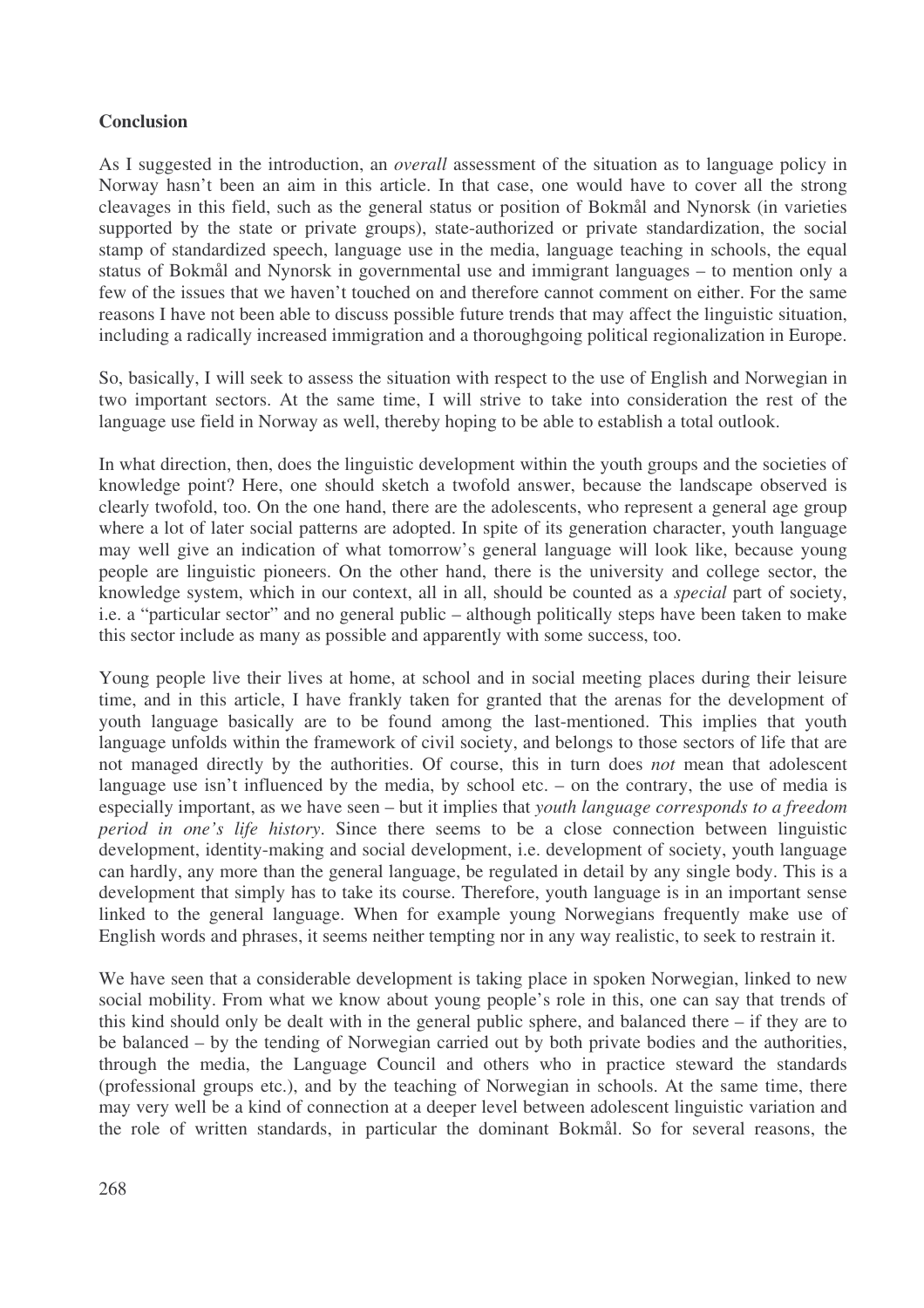dialectics between linguistic standards and adolescent linguistic practice should be studied more extensively.

As we have also seen, considerable groups of young Norwegians may now stand "at the fence to English" and they may wish to "climb over" it. At the same time, there are indeed very few English mother tongue speakers in Norway, so that English in an important sense is not "present" here at all, and the adolescents basically have few opportunities to speak English with anyone. 23 If this positive attitude to English is a problem, and one could certainly argue in favour of that, the authorities should take an open-minded stand in relation to this. In addition to strengthening the teaching in Norwegian and English (competence), they can take steps to stimulate the use of Norwegian and other languages (motives) in schools, and make sure there is a supply of media and language technology (arenas) that young people really feel give them what they need.

What is said above about the necessity of free development of youth language, combined with measures for balancing and stimulation, at the same time, naturally, represents a big challenge to the language policy of a state that seeks to promote as functional language standards as possible on the broadest possible basis of speakers' participation. And this should not be read as a rejection in principle of more specific legal regulation of the use of English and Norwegian in society.<sup>24</sup>

Even within the academic knowledge societies, a freer social life unfolds, but *the linguistic practice of those knowledge workers should definitely be viewed in the light of their professional and institutional connection*, i.e. the bundle of activities that any discipline is made up of. So, the language use here is not only *managed* in a different sense from what youth language is, but the language is also a kind of *special language*, for scientific and technical purposes – even if such language continuously irrigate the general language with words and phrases. Even more important, of course, in our context are the opportunities that the groups in question are given by the state to conduct real "language shifts" (in research, instruction, expert activity and self-administration).

Paradoxically, it may well be inside the knowledge system that clear and purposeful language policy measures are accepted, even though this was the sector where a statutory provision on language use was recently abolished because it might hamper globalization. But precisely because this sector definitely *is* still regulated, and changes are made systematically to promote not globalization alone but also *quality* (a key word), it is feasible to propose or demand – even, for example, by legal regulation – measures to ensure linguistic quality at the institutions, now that a general "language stipulation" is abolished: monitor systems to generate statistics and other data on

<sup>&</sup>lt;sup>23</sup> The reason we shouldn't regard adolescents' use of English linguistic matter or their code-switching to English as an ominous token for Norwegian, it that there is hardly any general and necessary connection between loanwords and code-switching on the one hand and language shift on the other – even though in real language-shift areas we may well observe that heavy borrowing and extensive code-switching occur together with domain loss. I would say that English can hardly threaten Norwegian without first becoming (socially) dominant in Norway. To obtain this, it would have to become the mother tongue of considerable (high-status) groups, and, thereafter, it might expand if groups of Norwegian speakers under certain circumstances, such as mixed marriages, eventually turned to speaking English with their children, a decisive step in a process of language shift. Such can be observed where language shift is really taking place, but this is very far from the situation in Norway.

<sup>&</sup>lt;sup>24</sup> If the use of English really proves to restrain the availability of knowledge, co-determination, the right of access etc. for example in working life – a large "area" that we have hardly touched on – a state that really wants to promote democracy will have to stop this, if necessary through legal regulations. But this, then, is something quite different from seeking to restrain adolescent use of English linguistic matter.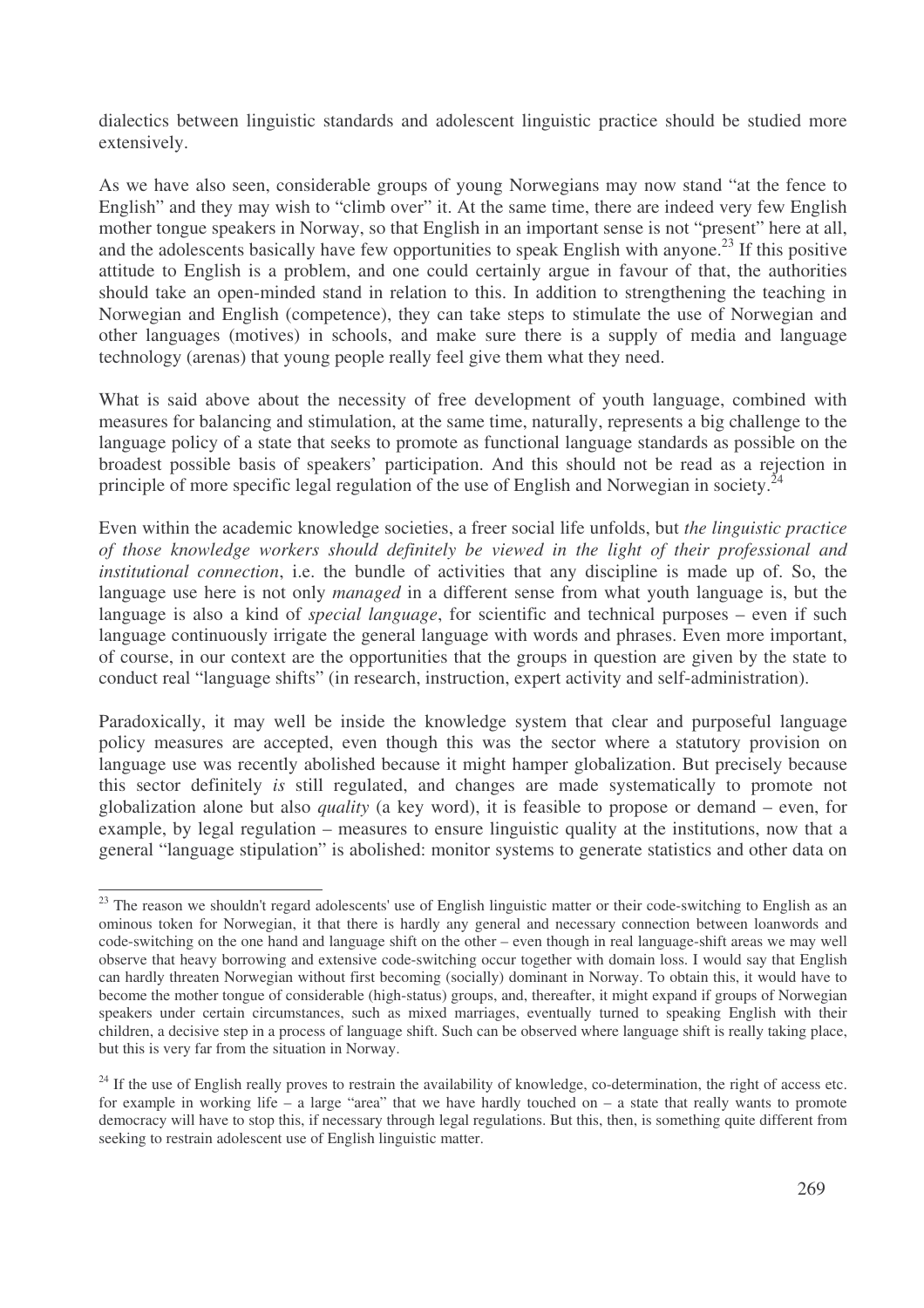actual language use, language centres to offer translation, proof-reading and text improvement, terminological assistance, teaching in scientific writing (Norwegian and English) etc. One can boldly strive for this since everybody realizes how useful it is. In Scandinavia and Finland, a number of university units have started making their own language policy in accordance with this (cf. http://www.sprakrad.no/templates/Page.aspx?id=7385). Besides, one can argue politically for a strengthening of the activity of dissemination of knowledge funded by the ordinary system.

Let us now, at the very end of this article, once again take a Nordic outlook. If in Norway right now – as opposed to Sweden and perhaps Denmark – there isn't a favourable climate for extensive legal regulation of the language use field, this may seem surprising, but the real differences are clearly smaller than one should assume. What is really surprising in the *Mål i mun* report is the rather radical proposal to regulate so to speak "all" language use in Sweden by means of the very same Act of Parliament. Such an Act would hardly be passed in Norway today, but still, the language use field in Norway is, and will probably remain, relatively strongly regulated by law. What we have experienced is that a language restriction has been removed from the University Act and that the Act on the Language Council is abolished, but it may be replaced by a new Act for a new kind of language institution. Consequently, it may be reasonable to state that Norway and Sweden will take similar positions if the new proposals are adopted. The former becomes a little more liberal, the latter more restrictive. And somewhere inside this picture, Denmark probably will find its place, too.

#### **References**

Androutsopoulos, Jannis 2003. HipHop und Sprache: Vertikale Intertextualität und die drei Spheren der Popkultur, in: Androutsopoulos, Jannis ed. *HipHop: globale Kultur – lokale Praktiken*. Bielefeld: transcript (Cultural Studies 3).

Androutsopoulos, Jannis and Arno Scholz 2003. Spaghetti Funk: Appropriations of hip-hop culture and rap music in Europe. *Popular Music and Society* 26 (4).

Fishman, Joshua A. 1972. The relationship between micro- and macro-sociolinguistics in the study of who speaks what language to whom and when, in: Pride, J.B. and Janet Holmes, eds. *Sociolinguistics*. Aylesbury, Bucks: Penguin [Revised version of an article from 1965] .

Gunnarsson, Britt-Louise 2001. Swedish, English, French or German – The language situation at Swedish universities, in: Ammon, Ulrich ed. *The dominance of English as a language of science. Effects on other languages and language communities*. Berlin–New York: Mouton de Gruyter.

Hasund, Inger Kristine 2002. Gjør ungdommen hærverk på det norske språket?, in: Bjørkås, S. ed. *Kulturelle kontekster. Kulturpolitikk og forskningsformidling*, volume 1. Kristiansand: Høyskoleforlaget.

Hyltenstam, Kenneth 2004. Engelskan, skolans språkundervisning och svensk språkpolitik, in: Lindgren, Birgitta and Olle Josephsson, eds. *Engelskan i Sverige. Språkval i utbildning, arbete och kulturliv*. Stockholm: Småskrift utgiven av Svenska språknämnden.

Höglin, Renée 2002. *Engelska språket som hot och tillgång i Norden*. TemaNord 561.

Copenhagen: Nordic Council of Ministers .

Kalleberg, Ragnvald 2004. Forskningsformidling, knippeinstitusjoner og norsk som fagspråk, in: Simonsen, Dag F. ed. *Språk i kunnskapssamfunnet. Engelsk – elitenes nye latin?*, Oslo: Gyldendal Akademisk [Papers from a Trondheim conference on English use in Norwegian academic knowledge communities, November 2003].

Kyvik, Svein 2001. *Publiseringsvirksomheten ved universiteter og vitenskapelige høgskoler*. Report no 15. Oslo: The Norwegian Institute for Studies in Research and Higher Education (NIFU) .

Ljosland, Ragnhild 2003. *Engelsk som akademisk språk i Norge. En domenetapsstudie*. Master degree dissertation in Nordic linguistics. Trondheim: Norwegian University of Science and Technology.

Mæhlum, Brit 2002. Hvor går vi – og hvorfor? Et forsøk på å trekke noen store linjer i utviklingen av norsk talemål, in: *Målbryting* no. 6 (reports from the project "Talemålsendring i Noreg") . Bergen: Nordisk institutt, University of Bergen. *Mål i mun. Förslag till handlingsprogram för svenska språket* 2002. SOU 2002:27. Stockholm: Statens offentliga utredningar .

Pedersen, Inge Lise 2000. Ungdomssprog – dialekt eller register? En oversigt over nyere, især nordisk, ungdomssprogsforskning. *Nordlyd* 28 [Tromsø University Working Papers on Language and Linguistics].

Preisler, Bent (with a contribution by Kjeld Høgsbro) 1999. *Danskerne og det engelske sprog*. Roskilde: Roskilde Universitetsforlag.